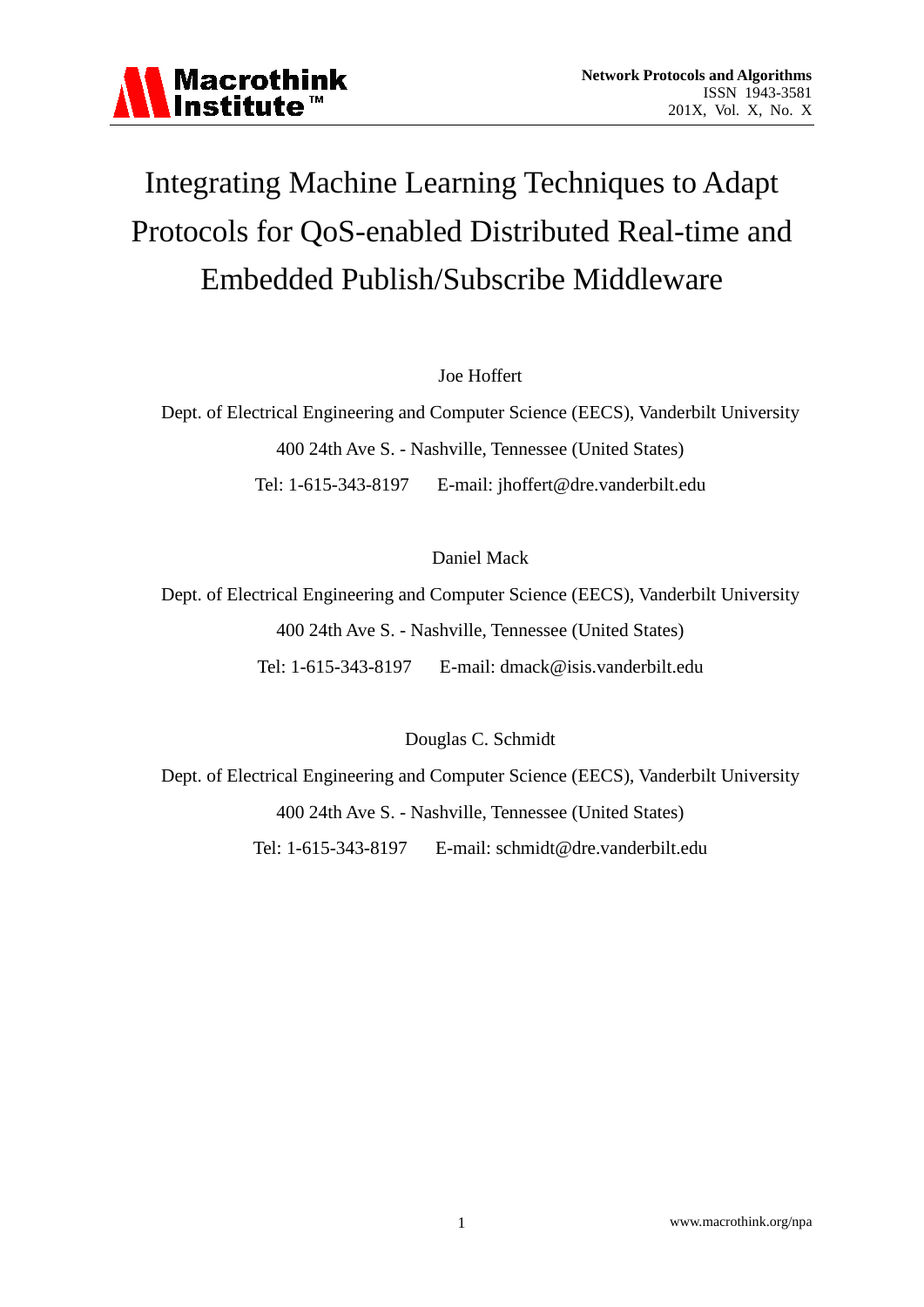

#### **Abstract**

*Quality-of-service* (QoS)-enabled publish/subscribe (pub/sub) middleware provides the infrastructure needed to disseminate data predictably, reliably, and scalably in *distributed real-time and embedded* (DRE) systems. Maintaining OoS properties as the operating environment fluctuates is challenging, however, since the chosen mechanism (*e.g.*, transport protocol or caching algorithm for data persistence) may no longer provide the needed QoS. Moreover, some adaptation approaches are tailored for particular types of operating environments, such as environments whose configuration properties (*e.g.*, number of data receivers or data sending rate) are known prior to runtime versus unknown until runtime.

For DRE pub/sub systems operating in dynamic environments, adjustments to mechanisms must be timely, accurate for known environments, and resilient to environments unknown until runtime. Several adaptation approaches, such as policy-based [1] and reinforcement learning [2], have been developed to ensure end-to-end quality-of-service (QoS) for enterprise distributed systems in dynamic operating environments. Not all approaches are applicable for DRE pub/sub systems, however, due to their stringent accuracy, timeliness, and development complexity requirements.

Supervised machine learning techniques, such as *artificial neural networks* (ANNs) [3] and *support vector machines* (SVMs) [4], are promising approaches to address the accuracy, time complexity, and development complexity concerns of adaptive enterprise DRE systems. This article describes the results of research that (1) empirically evaluates supervised machine learning techniques used to adapt the transport protocols of QoS-enabled pub/sub middleware autonomically in a dynamic environment and (2) integrates multiple techniques to increase accuracy for environments known *a priori* and not known until runtime. Our results show that both ANNs and SVMs provide constant time complexity, low latency, and reduced development complexity. ANNs are generally more accurate in providing adaptation guidance for environments whose properties are known prior to runtime and provide sub-µsec response times, whereas SVMs provide higher accuracy with µsec latencies for environments whose properties are not known until runtime. Both approaches can be leveraged together with QoS-enabled pub/sub middleware to address the timeliness, accuracy, and development complexity needs of enterprise DRE systems executing in dynamic environments.

**Keywords:** Adaptation of Transport Protocols, Artificial Neural Networks, Autonomic Adaptation, Event-based Distributed Systems, Publish/Subscribe Middleware, Supervised Machine Learning, Support Vector Machines.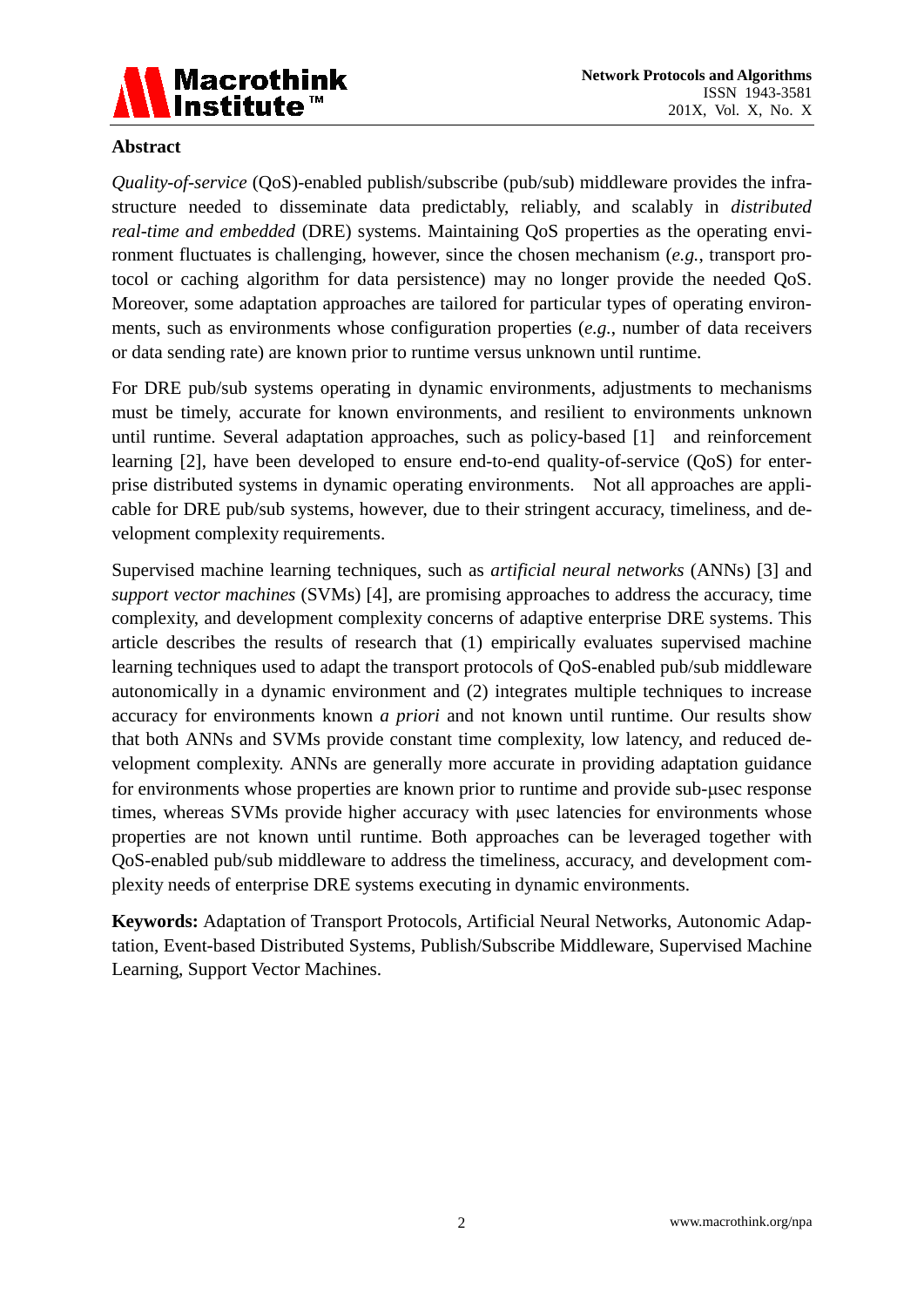

#### **1 Introduction**

#### *1.1 Emerging trends and challenges.*

Enterprise *distributed real-time and embedded* (DRE) publish/subscribe (pub/sub) systems provide the management of critical resources and data for the ongoing objectives of projects and organizations. Examples include shipboard computing environments, air traffic management systems, and recovery operations in the aftermath of regional or national disasters. These enterprise DRE pub/sub systems often modify their operational behavior based on their external environment. For example, search and rescue missions as part of disaster recovery operations can adjust the image resolution of captured video streams used to detect and track survivors depending on the resources provided by the environment (*e.g.*, computing power, network bandwidth) [5].

Many enterprise DRE pub/sub systems autonomically<sup>[1](#page-2-0)</sup> (1) monitor their environment and (2) adjust their operational behavior as the environment changes since manual adjustment is tedious, slow, and error prone. For example, a shift in network reliability can prompt *quality-of-service* (QoS)-enabled middleware, such as the OMG *Data Distribution Service* (DDS) [6], to change mechanisms (such as the transport protocol used to deliver data) since some mechanisms provide better reliability than others in certain environments. Likewise, applications leveraging cloud computing environments where elastically allocated resources (*e.g.*, CPU speeds and memory) cannot be characterized accurately *a priori* may need to adjust to available resources (such as using compression algorithms optimized for the available CPU power and memory) at system startup. If adjustments take too long the mission(s) the system implements could be jeopardized.

One way to autonomically adapt enterprise DRE pub/sub systems involves *policy-based approaches* [7] [1] [8] that externalize and codify logic to manage the behavior of the systems. Policy-based approaches provide deterministic response times to guide appropriate adjustments given changes in the environment and can be optimized to ensure low-latency performance. The complexity of developing and maintaining policy-based approaches for enterprise DRE systems can be unacceptably high, however, since developers must determine and implement the policies which are applicable for certain environmental configurations. Moreover, developers must manage how the policies interact to provide needed adjustments.

Machine learning techniques support algorithms that allow systems to adjust behavior based on empirical data, *e.g.*, inputs from the environment. These techniques can be used to support autonomic adaptation by learning appropriate adjustments to various operating environments. Unlike policy-based approaches, however, machine learning techniques automatically recognize complex sets of environment properties, provide highly accurate support for environment properties not previously known or encountered, and make appropriate decisions accordingly.

Conventional machine learning techniques, such as decision trees [9] and reinforcement learning [2] , have been used to address autonomic adaptation for non-DRE systems [10].

<span id="page-2-0"></span><sup>&</sup>lt;sup>1</sup> An autonomic system operates by managing itself without external intervention [36].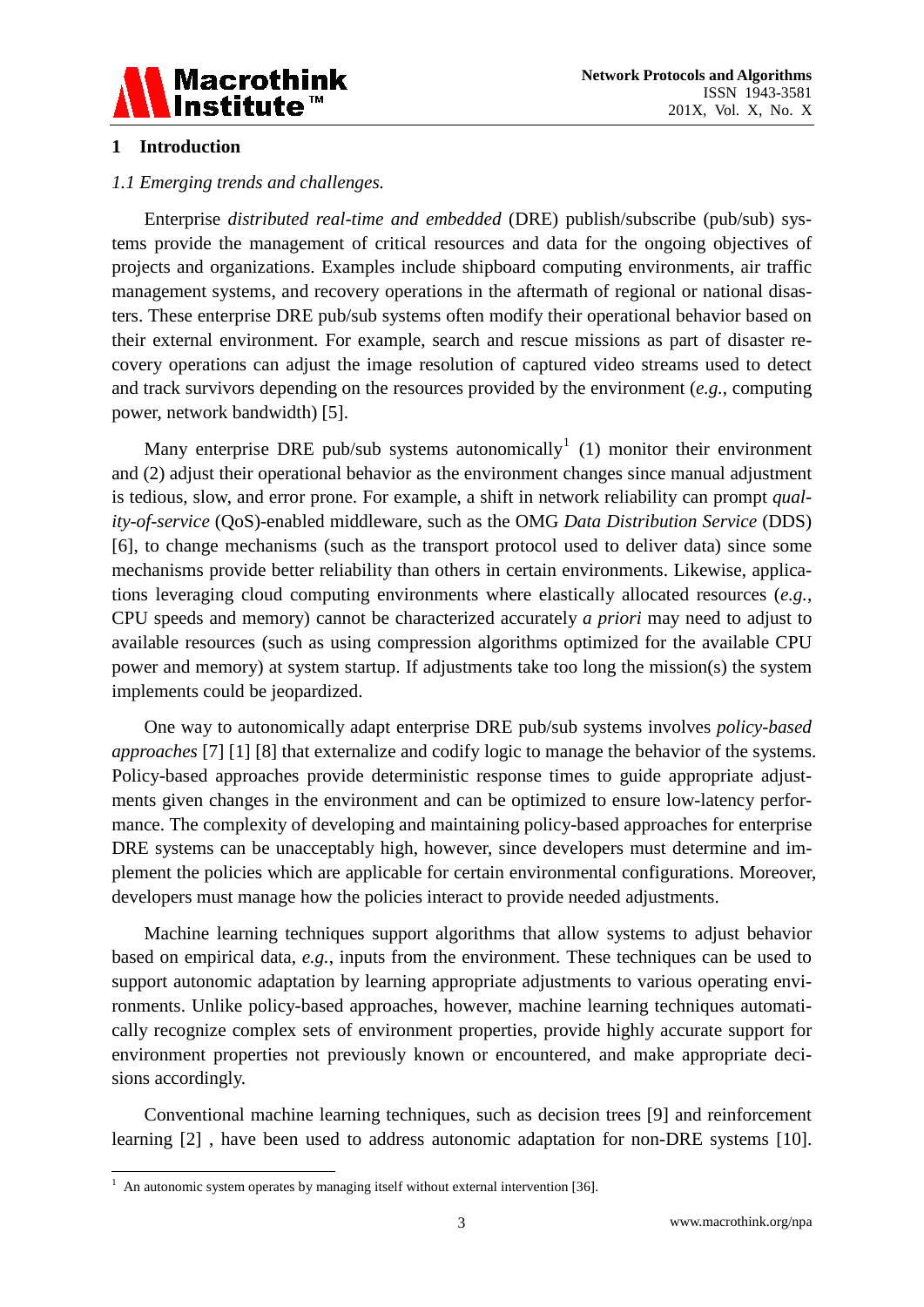These techniques are not well-suited for enterprise DRE pub/sub systems, however, since they do not provide bounded times when determining adjustments [11]. Some techniques, such as reinforcement learning [12], explore the solution space until an appropriate solution is found, regardless of the elapsed time. Other techniques, such as decision trees, have time complexities that are dependent upon the specific data and cannot be determined *a priori*. Moreover, decision trees may contain decision branches that are much longer than others, thereby making the determination of appropriate adaptations unpredictable, which is undesirable for DRE pub/sub systems.

Supervised machine learning techniques with bounded times provide a promising way to addressing the accuracy, timeliness, and development complexity of DRE pub/sub systems. Some techniques, however, provide higher accuracy for environment configurations known *a priori*, whereas other techniques provide higher accuracy for environment configurations unknown until runtime. Since known and unknown environment configurations are relevant in dynamic operating environments, both types of techniques should be leveraged when they are most appropriate.

#### *1.2 Solution approach → Integrat e multiple machine learning techniques to guide QoS mechanism adaptation for QoS-enabled pub/sub middleware in dynamic environments.*

In general, machine learning uses guidance from past known environments to handle new and unknown environments. This generality sacrifices some accuracy, however, that would otherwise be provided for known environments. Machine learning techniques that are specialized for the environments they have seen—and on which they have been trained—are said to be overfitted [13], which makes the accuracy comparable to policy-based approaches (*i.e.*, 100% accurate). Overfitted techniques are particularly suited for environments known *a priori* where the technique can be specialized for the known cases. Generalized machine learning techniques, however, are more appropriate for handling environments unknown until runtime.

This paper describes how we integrate pub/sub middleware with both overfitted machine learning and generalized machine learning to (1) reduce the complexity of autonomic adaptive enterprise DRE pub/sub systems, (2) provide the constant time complexity required of DRE pub/sub systems, and (3) increase the adaptation accuracy over any one single machine learning technique. In particular, our approach tunes an *artificial neural network* (ANN) [3] (which is a technique modeled on the interaction of neurons in the human brain) to retain as much information about environment configurations and adjustments known *a priori* as possible (*e.g.*, greatly increasing the number of connections between input environment characteristics and output adjustments typically used in an ANN). Our approach also tunes a *support vector machine* (SVM) to provide highly accurate adaptations for environments unknown until runtime.

This article expands on previous work [14] that outlined key benefits of overfitting neural networks by (1) including additional experimental data and analysis for ANNs, (2) empirically evaluating SVMs, and (3) integrating both ANNs and SVMs to increase overall adaptation accuracy. Our *ADAptive Middleware And Network Transports* (ADAMANT) technology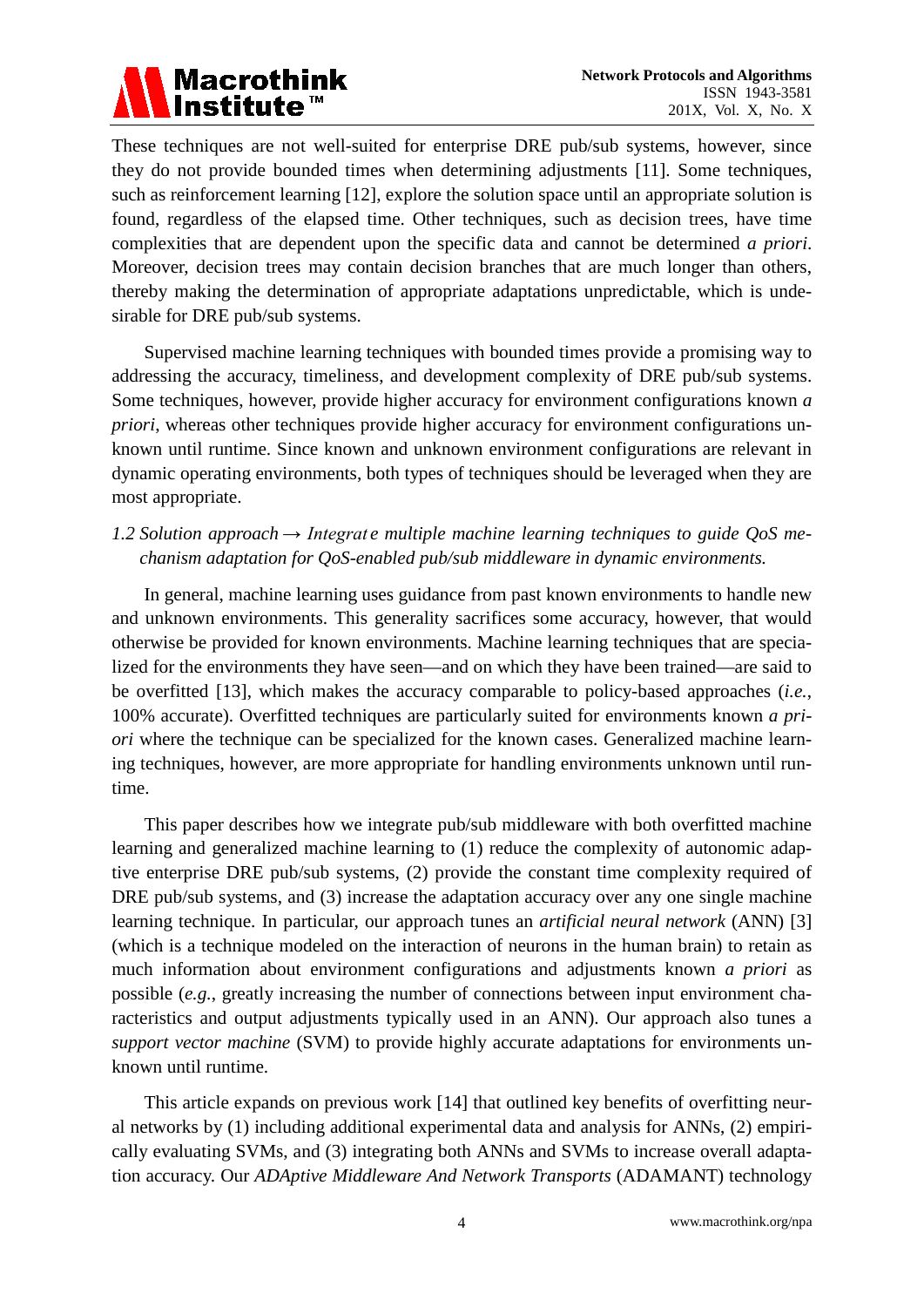### **Macrothink** Institute

presented in this article utilizes the strengths of these two machine learning techniques and combines them with the DDS QoS-enabled pub/sub middleware to ensure accurate, timely, and predictable adaptation to both operating environment changes known *a priori* and those unknown until runtime, such as an increase in the data sending rate or number of data receivers.

The remainder of this paper is organized as follows: Section [2](#page-4-0) describes a representative search and rescue application to motivate the challenges that ADAMANT addresses; Section [3](#page-6-0) explains how ADAMANT addresses the challenges in Section [2;](#page-4-0) Section [4](#page-13-0) presents empirical results of using ANNs and SVMs to determine appropriate adaptations and analysis of when to use each technique; Section [5](#page-26-0) compares our work with related work; and Section [6](#page-28-0) presents concluding remarks.

#### <span id="page-4-0"></span>**2 Motivating Example – Search and Rescue (SAR) Operations for Disaster Recovery**

To motivate the need for integrating pub/sub middleware with overfitted and generalized machine learning techniques to provide high accuracy for both environments known *a priori* and those unknown until runtime, we motivate our work in the context of *search and rescue* (SAR) operations. SAR operations are part of disaster recovery enterprise DRE pub/sub systems that manage relief efforts in the aftermath of a disaster, such as a hurricane, earthquake, or tornado. SAR operations help locate and extract survivors in a large metropolitan area after a regional catastrophe. SAR operations increasingly use unmanned aerial vehicles (UAVs), existing operational monitoring infrastructure (*e.g.*, building or traffic light mounted cameras intended for security or traffic monitoring), and (temporary) datacenters to receive, process, and transmit event stream data from sensors and monitors to emergency vehicles that can be dispatched to areas where survivors are identified. In particular, our work focuses on configuring the QoS-enabled pub/sub middleware used by the temporary *ad hoc* datacenter for data dissemination.

[Fig.](#page-5-0) 1 shows an example SAR scenario where infrared scans along with GPS coordinates are provided by UAVs and video feeds are provided by existing infrastructure cameras. These infrared scans and video feeds are sent to and disseminated by the *ad hoc* datacenter, where they are processed by fusion applications to detect and locate survivors. Once a survivor is detected the application can use the video and infrared feeds to develop a three dimensional view and highly accurate position information so that rescue operations can commence.

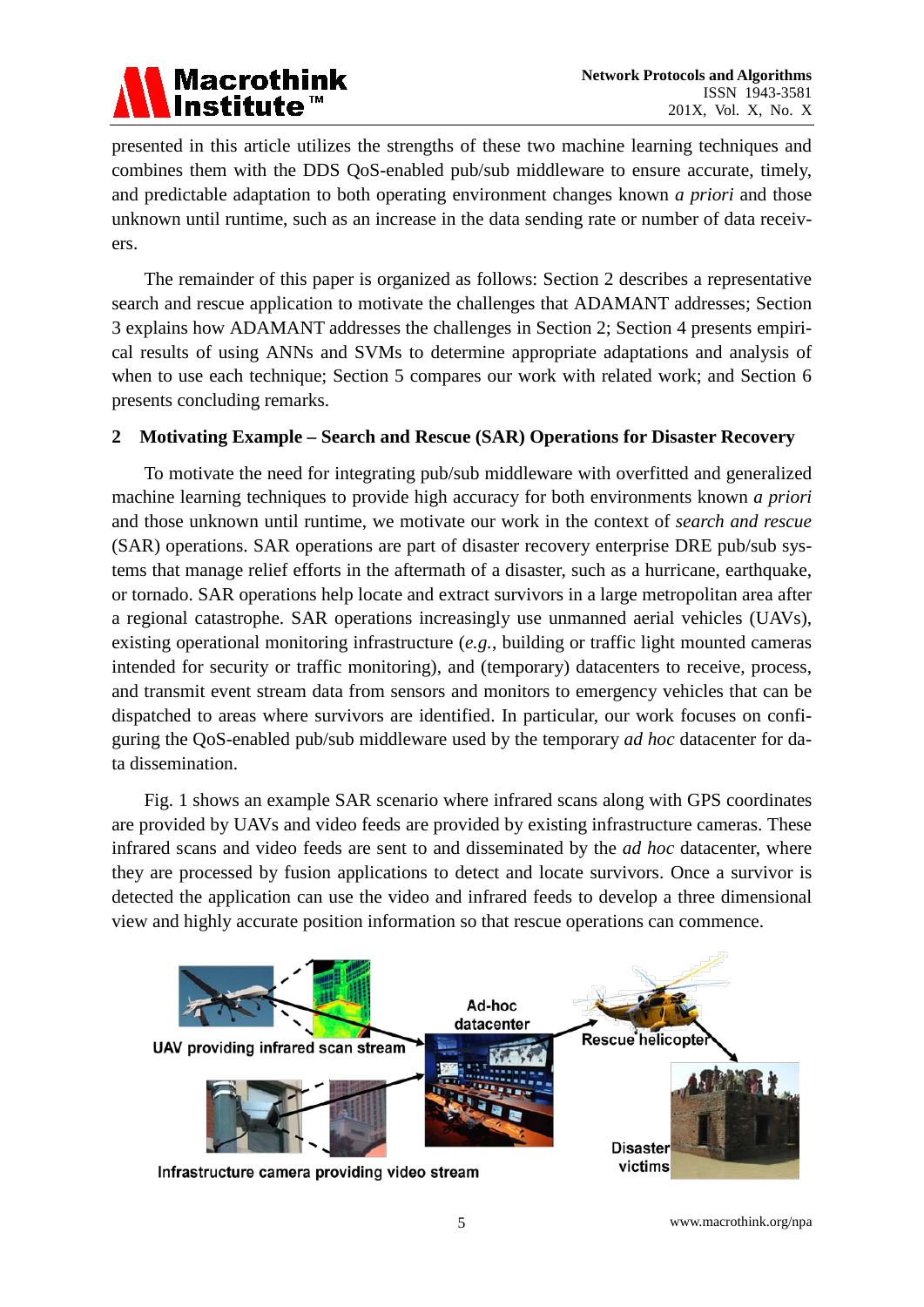### Macrothink<br>Institute™

#### **Figure 1. Motivating Search and Rescue (SAR) Example**

<span id="page-5-0"></span>A key requirement of data fusion applications within the datacenter is the tight timing bounds on correlated event streams such as the infrared scans coming from UAVs and video coming from cameras mounted atop traffic lights. The event streams need to match up closely so the survivor detection application can produce accurate results. If an infrared data stream is out of sync with a video data stream the survivor detection application can generate a false negative and fail to initiate needed rescue operations.

Likewise, without timely data coordination the survivor detection software can generate a false positive, thereby unnecessarily expending scarce resources, such as rescue workers, rescue vehicles, and data center coordinators. The timeliness and reliability properties of the data are affected by the transport protocols utilized by the pub/sub middleware to disseminate the data. For example, some protocols provide better reliability and lower latency for certain operating environments (*e.g.*, a low number of receivers and a low sending rate) whereas other protocols perform better for other operating environments (*e.g.*, high number of receivers and a high sending rate) [15].

#### <span id="page-5-1"></span>*2.1 Key Challenges of Enterprise DRE Systems in Dynamic Environments*

Below we summarize key challenges that arise when developing autonomic enterprise DRE systems, such as the SAR motivating example described above.

#### <span id="page-5-2"></span>2.1.1 Challenge 1: Reduction of Development Complexity

Developing autonomic behavior can incur high complexity due to the number and type of relevant environmental conditions. For example, the number of data receivers for SAR operations can affect the optimal transport protocols and parameter settings used since some protocols provide adequate QoS for a small number of receivers whereas other protocols provide adequate QoS for a larger number of receivers. Codifying this knowledge requires developers of SAR applications to manually (1) manage the appropriate protocols for given environments and (2) map these associations accurately into implementation artifacts (*e.g.*, source code). The manual management of mapping between environment and protocol is tedious and error-prone, which increases development complexity and reduces system trustworthiness. ADAMANT addresses this challenge with adaptation techniques that automatically manage the associations between the operating environments for SAR operations and the appropriate transport protocols, thus helping to manage development complexity, as described in Section [3.3.1.](#page-11-0)

#### <span id="page-5-3"></span>2.1.2 Challenge 2: Timely Adaptation to Dynamic Environments

Due to the dynamic environment inherent in enterprise DRE systems, SAR operations (such as disseminating video and infrared data with both timeliness and reliability properties) must adjust in a bounded timely—ideally constant time—manner as the environment changes. SAR operations that cannot adjust quickly and in a bounded amount of time will fail to perform adequately when resources change, *e.g.*, if resources are lost or withdrawn—or demand for information increases—operations must be configured to accommodate these changes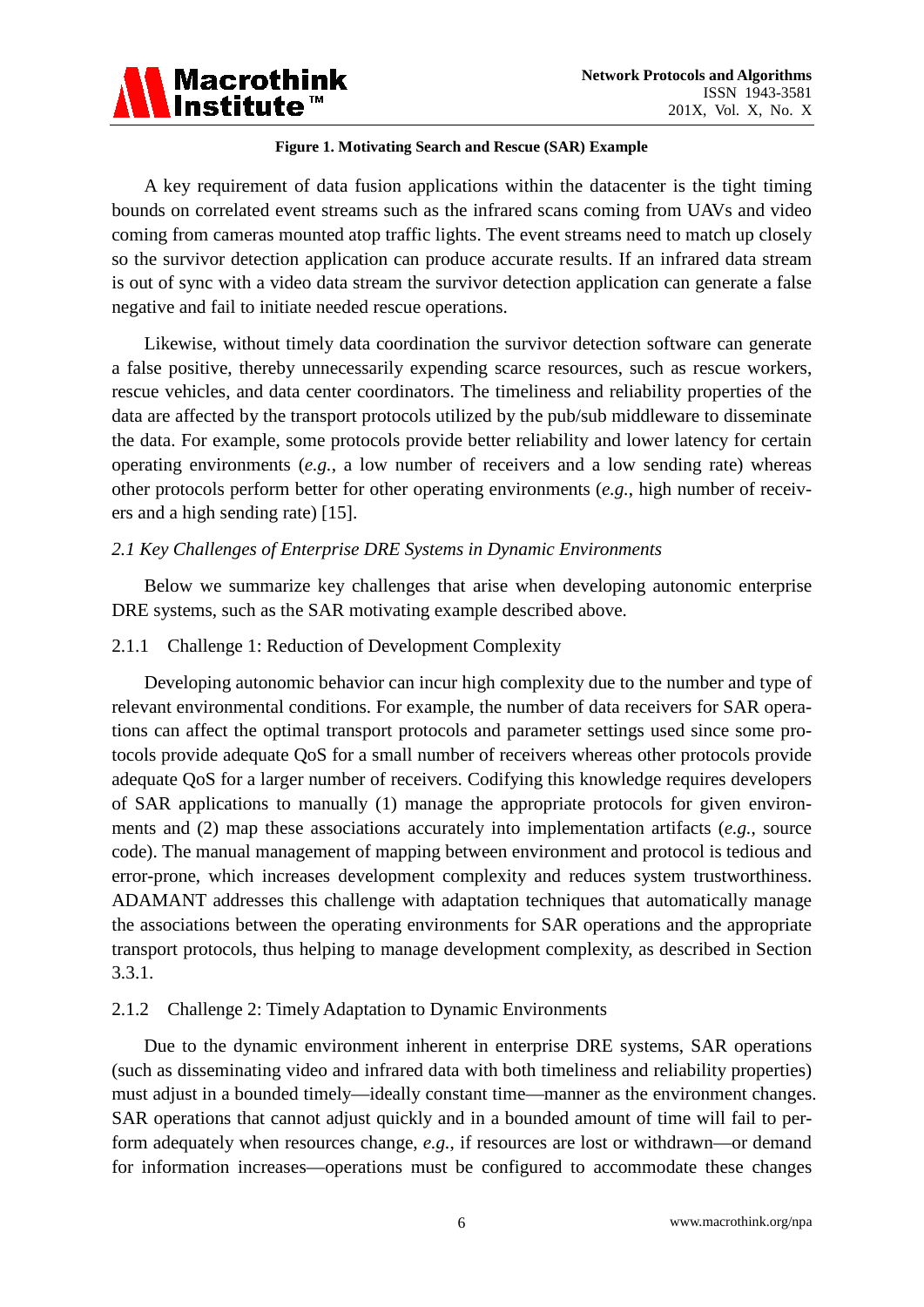

with appropriate responsiveness to support the timeliness and reliability properties. If resources increase or demand decreases, SAR operations should adjust as quickly as possible to provide higher fidelity via enhanced timeliness and/or reliability of video or infrared data. Manual modification is often too slow and error-prone to maintain QoS. ADAMANT addresses this challenge via machine learning based on a fixed number of equations and that exhibit low latency and constant-time complexity, as described in Section [3.3.2.](#page-11-1)

#### <span id="page-6-1"></span>2.1.3 Challenge 3: Accurate Adaptation to Environments Known *A Priori*

Application operations in enterprise DRE systems such as SAR operations must be able to adjust accurately to environment configurations known *a priori*. When changes in the environment of SAR operations occur, which have been previously encountered (*e.g.*, used to train the adaptation approach) the system should be able to select the transport protocol that can provide the ideal QoS for that environment with respect to timeliness and reliability. If SAR operations fail to provide the appropriate adjustment for an environment configuration then the SAR operations could be jeopardized. ADAMANT addresses this challenge by using machine learning techniques specifically fine-tuned for the data on which they are trained, thus providing 100% accuracy for environments known *a priori*, as described in Section [3.3.3.](#page-12-0)

#### <span id="page-6-2"></span>2.1.4 Challenge 4: Accurate Adaptation to Previously Unknown Environments

SAR operations must be flexible enough to provide highly accurate adaptation guidance even for environment configurations that have not been previously encountered (*e.g.*, increase in network loss as wireless networks may need to be used due to damage of wired networks from the catastrophe, increase of receivers for video and infrared data as additional local, state, and federal agencies are wanting to monitor the situation). Due to the dynamic and turbulent nature of SAR operations, environment changes unknown until runtime can occur. As these unknown changes occur, the system must provide as much adaptation guidance as possible. Moreover, the guidance must provide greater than 50% accuracy. Otherwise, the guidance does more harm than good. ADAMANT addresses this challenge by using machine learning techniques designed to generalize from their training contexts, thus providing high accuracy for environments that are unknown until runtime, as described in Section [3.3.4.](#page-12-1)

#### <span id="page-6-0"></span>**3 Integrating Pub/Sub Middleware with Multiple Supervised Machine Learning Techniques to Guide Transport Protocol Adaptation**

Our solution combines the benefits of (1) overfitted machine learning to increase accuracy in determining appropriate adjustments for environments known *a priori* and (2) generalized machine learning to provide guidance for environments unknown until runtime. These technologies along with DDS are detailed in Section [3.1.](#page-7-0) This approach enables enterprise DRE pub/sub systems to adjust to their environments autonomically, whether the properties of the environment are known *a priori* or not. Moreover, we leverage techniques that provide the time complexity assurance needed for enterprise DRE pub/sub systems. In particular, we are using this approach within the context of our *ADAptive Middleware And Network Transports* (ADAMANT) software platform to make adjustments to transport protocols to support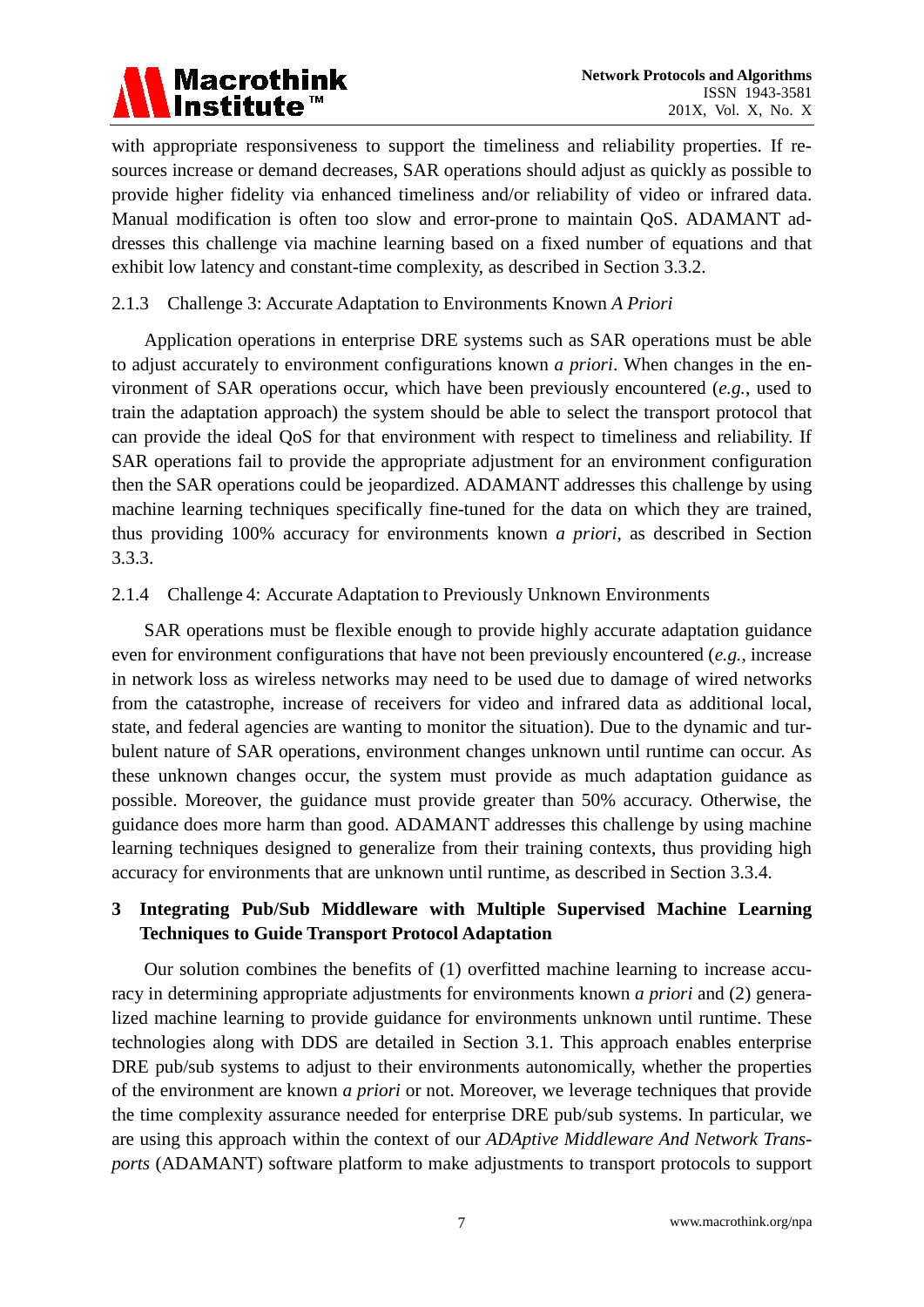

the QoS of pub/sub systems in dynamic environments.

#### <span id="page-7-0"></span>*3.1 Overview of Supporting Technologies*

ADAMANT incorporates the use of the supervised machine learning techniques of ANNs and SVMs to provide robust guidance for transport protocol selection in dynamic environments. Supervised machine learning involves training a machine learning technique on data that is known to be correct. The supervised machine learning is then able to generalize this learning to provide guidance for data on which it has not been trained. Modeled on the interaction of neurons in the human brain [3], an ANN is a supervised machine learning technique that provides high accuracy to environments known *a priori* and robustness to environments unknown until runtime. [Fig.](#page-7-1) 2 illustrates the architecture of an ANN with an input layer for relevant aspects of the operating environment, *e.g*., percent network loss, sending rate and an output layer that represents the transport protocol that is generated based on the input of the operating environment.

Connecting the input and output layers is a hidden layer. As the ANN is trained on inputs and correspondingly correct outputs, it strengthens or weakens connections between the layers to generalize its learning based on the inputs and outputs. Nodes in the hidden layer (aka hidden nodes) are the computational components that provide connections between the relevant properties of the operating environment (*e.g.*, CPU speed, network reliability) with the adjustments needed for those environments. In general, an increase in the number of hidden nodes allows for an increase in learning that the ANN is able to perform. The stopping error is a specified value used during training the ANN that indicates that the ANN should keep iterating over the data until the error between the response that the ANN generates and the correct response is the specified value. In general, as the stopping error decreases the accuracy of the responses increases.



**Figure 2. Artificial Neural Network to Determine Transport Protocol**

<span id="page-7-1"></span>Moreover, [Fig.](#page-7-1) 2 outlines how an ANN is configured statically in the number of hidden layers and the number of nodes in each layer. This static configuration of an ANN directly affects the processing time complexity between the input of operating environment conditions and the output of an appropriate transport protocol and settings. Therefore, ANNs are able to support bounded response times.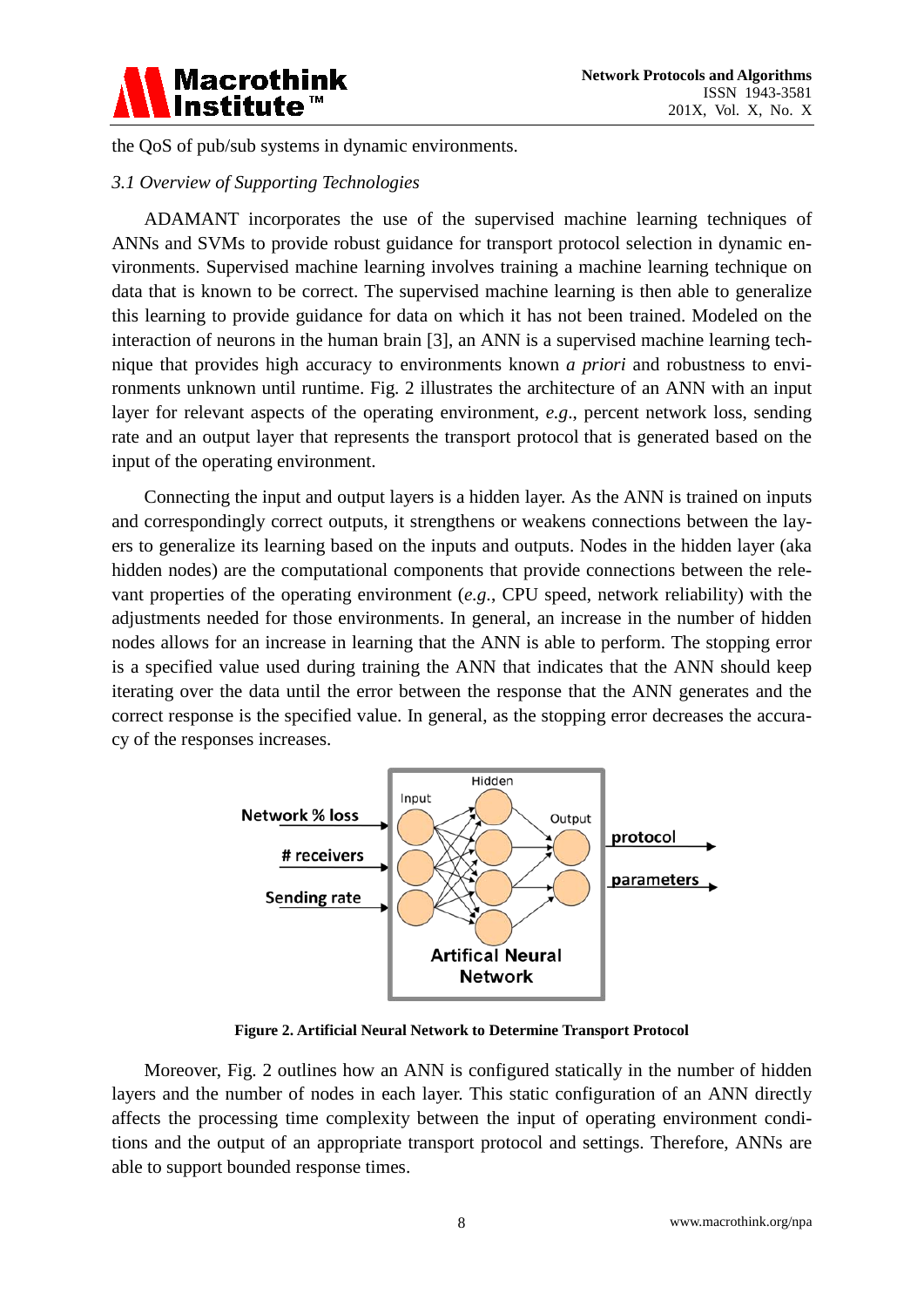**Macrothink** 

Supervised machine learning uses guidance from past known environments to handle new and unknown environments. This generality sacrifices some accuracy, however, that would otherwise be provided for known environments. Overfitting the machine learning techniques specifically focuses learning on the environments that are known *a priori*. Parameters for the machine learning can be adjusted to provide high accuracy only for these particular environments (*e.g.*, increasing the number of nodes in the hidden layer or decreasing the stopping error in an ANN). Over-fitting reduces development complexity and makes the accuracy comparable to policy-based approaches.

SVMs are supervised learning methods used for classification and prediction. Given a set of training examples where each example is denoted as belonging to a particular class or grouping, an SVM builds a model that predicts into which grouping a new example should be categorized. The SVM generates the boundaries between the different groupings to maximize the differences between the groupings. This maximization helps to correctly classify new examples that have not been used in training the SVM model using the heuristic of locality, *i.e.*, examples that belong in the same group should be fairly close to each other in the classification space.

[Fig.](#page-8-0) 3 illustrates conceptually how an SVM makes its determination for classification boundaries. The examples in grouping A are represented by solid circles while the examples in grouping B are represented by hollow circles. For simplicity and clarity, the examples are classified using two attributes. The dashed line C1 and the solid line C2 represent two different classifiers. An SVM produces a classifier similar to C2 since its margin between the two classification groupings is larger than with C1. A new example (*i.e.*, a solid grey circle) that needs to be classified using the SVM belongs in classification grouping A. The example is close to the line C1 but on the opposite side of the rest of the examples for that grouping and is therefore incorrectly classified whereas with C2 the new example would be correctly classified. An SVM maximizes the margin of differences between classification groupings.



**Figure 3. Support Vector Machine Classification Example**

<span id="page-8-0"></span>DDS specifies standards-based anonymous QoS-enabled pub/sub middleware for exchanging data in event-based distributed systems. DDS provides a global data store in which publishers and subscribers write and read data, respectively. DDS provides flexibility and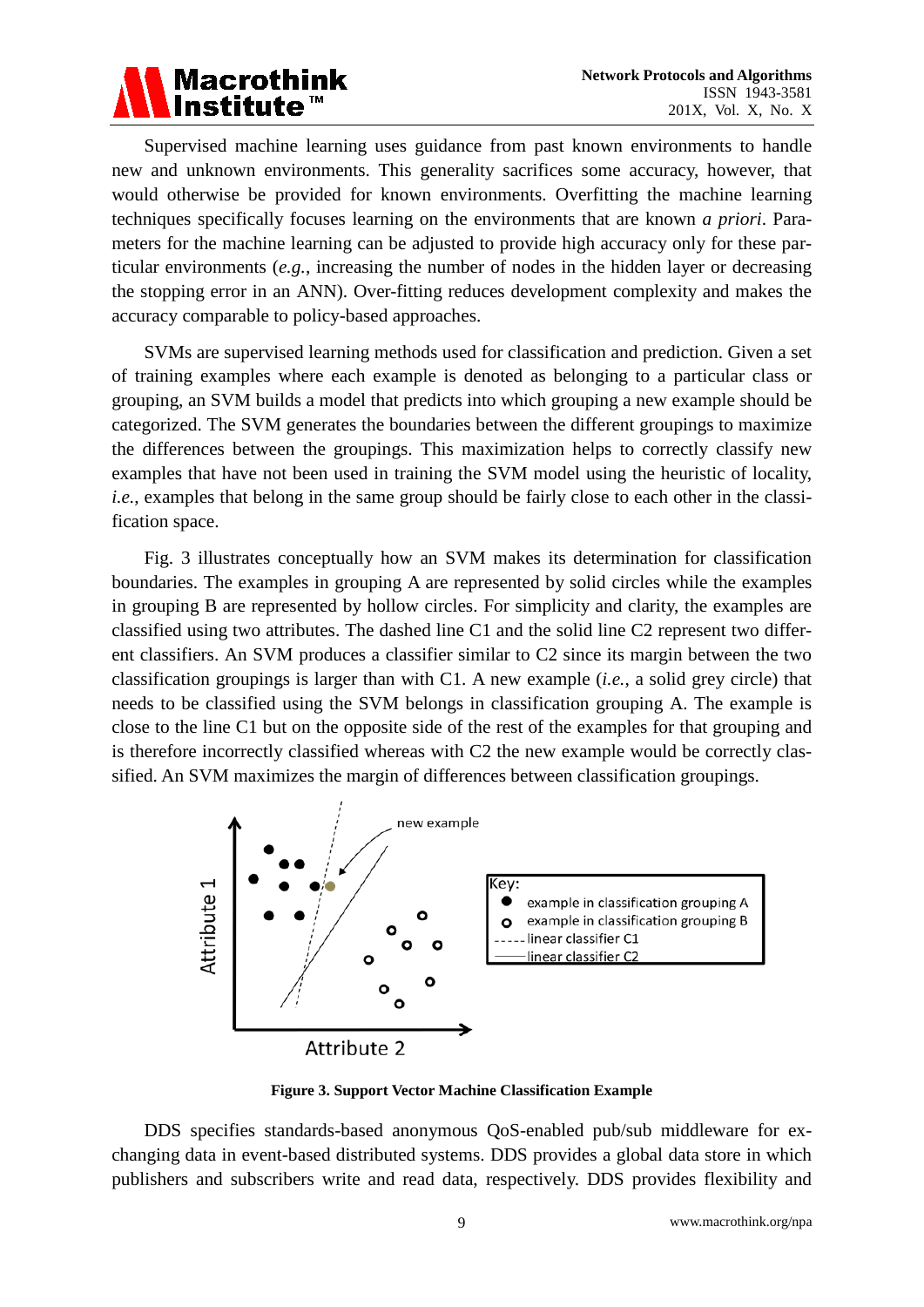

modular structure by decoupling: (1) redundancy, by allowing any numbers of readers and writers, (2) location, via anonymous publish/subscribe, (3) platform, by supporting a platform-independent model that can be mapped to different platform-specific models, such as C++ running on VxWorks or Java running on Real-time Linux, and (4) time, by providing asynchronous, time-independent data distribution.

The DDS architecture consists of two layers: (1) the data-centric pub/sub (DCPS) layer that provides APIs to exchange topic data based on specified QoS policies and (2) the data local reconstruction layer (DLRL) that makes topic data appear local. This paper focuses on DCPS since it is more broadly supported than the DLRL. The DCPS entities in DDS include *Topics*, which describe the type of data to be written or read; *Data Readers*, which subscribe to the values or instances of particular topics; and *Data Writers*, which publish values or instances for particular topics. Various properties of these entities can be configured using combinations of the 22 QoS policies specified by DDS. Moreover, *Publishers* manage groups of data writers and *Subscribers* manage groups of data readers.

#### <span id="page-9-0"></span>*3.2 Overview of ADAMANT*

The ADAMANT platform integrates and enhances the DDS QoS-enabled pub/sub middleware, autonomic adaptation of the transport protocols used by DDS, the *Adaptive Network Transports* (ANT) framework (which supports multiple transport protocols), and supervised machine learning techniques to select appropriate transport protocols in a timely and reliable manner whether for environments known or unknown before runtime. ADAMANT focuses on adapting the middleware and protocols in dynamic environments, thereby enhancing prior work [16] that focused on accurate start-time configuration of QoS-enabled middleware for elastically provisioned resources in cloud computing environments. [Fig.](#page-10-0) 4 shows the architecture and control flow for ADAMANT, which provides feedback on multiple aspects of the operating environment (*e.g.*, the number of receivers, data sending rate, percent network loss) through the use of a monitoring topic in DDS. The controller monitors the feedback and sends it on to the transport protocol optimizer. The optimizer determines if the environment configuration has been encountered previously and uses the appropriate machine learning technique that will provide the highest accuracy.

The optimizer utilizes a combination of an ANN and an SVM to determine the transport protocol that ADAMANT should use to disseminate data for the given operating environment. As detailed in Section [4,](#page-13-0) ANNs provide perfect accuracy for environment configurations whose properties are known prior to runtime while providing bounded, sub-usec response times. SVMs provide higher accuracy for environments whose properties are not known until runtime with bounded µsec latencies. The optimizer determines whether to use an ANN or SVM for protocol determination.

The selected transport protocol is then sent to the adapter controller. The controller checks to see if the protocol recommendation differs from the current protocol used and, if so, passes the new protocol information to ANT, which updates ADAMANT to use the protocol for data dissemination. [Fig.](#page-10-0) 4 illustrates a logically centralized architecture for the autonomic adaptation controller and the protocol optimizer. However, these components are physically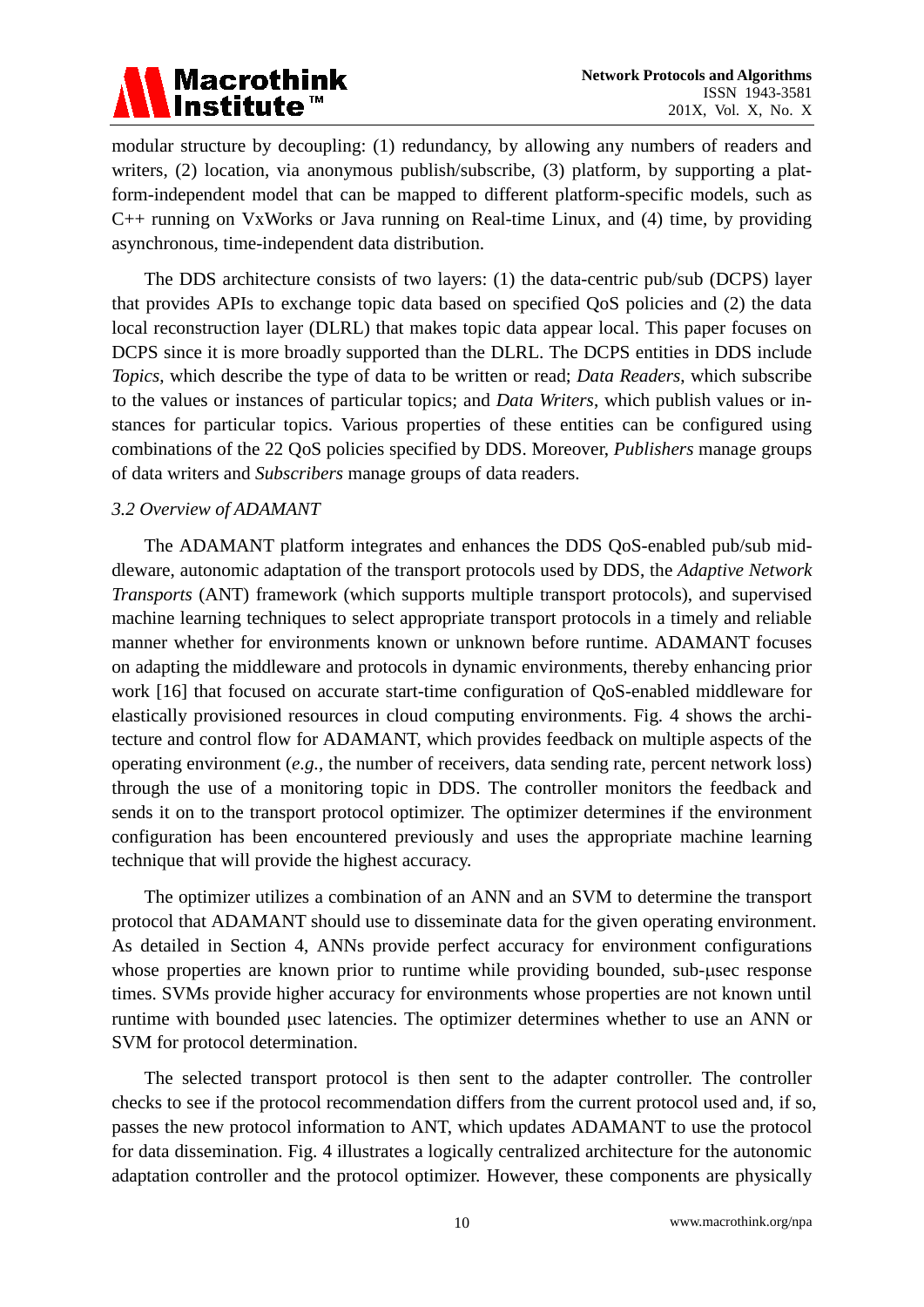

distributed across the computing platforms in the system, *i.e.*, each computing platform has its own local autonomic adaptation controller and protocol optimizer. Since the environment configuration changes are published to all the subscribers all the local controllers and optimizers receive the same updates. Since the controllers and optimizers are deterministic, all the controllers and optimizers will generate the same transport protocol to use. This physically distributed architecture allows for scalability in the number of publishers, subscribers, and computing platforms.



**Figure 4. ADAMANT Architecture and Control Flow**

<span id="page-10-0"></span>The ANT framework supports various transport protocol properties, including multicast, packet tracking, NAK-based reliability, ACK-based reliability, flow control, group membership, and membership fault detection. These properties can be configured dynamically to achieve greater flexibility and support configuration adaptation. ANT also supports a negative acknowledgment (NAK) based multicast protocol (NAKcast) that supports a timeout parameter to determine when a data receiver should send NAKs to the data sender. The timeout parameter affects the timeliness of the transmitted data.

The ANT framework was derived from the Ricochet [17] transport protocol, which uses a bi-modal multicast protocol and a novel type of forward error correction (FEC) called lateral error correction (LEC) to provide QoS and scalability properties. Ricochet supports (1) time-critical multicast for high data rates with strong probabilistic delivery guarantees and (2) low-latency error detection along with low-latency error recovery. The Ricochet protocol has two tunable parameters. The *R* parameter determines the number of packets a receiver should receive before it sends out a repair packet to other receivers. The *C* parameter determines the number of receivers that will be sent a repair packet from any single receiver. Both parameters together affect the timeliness and reliability of the transmitted data.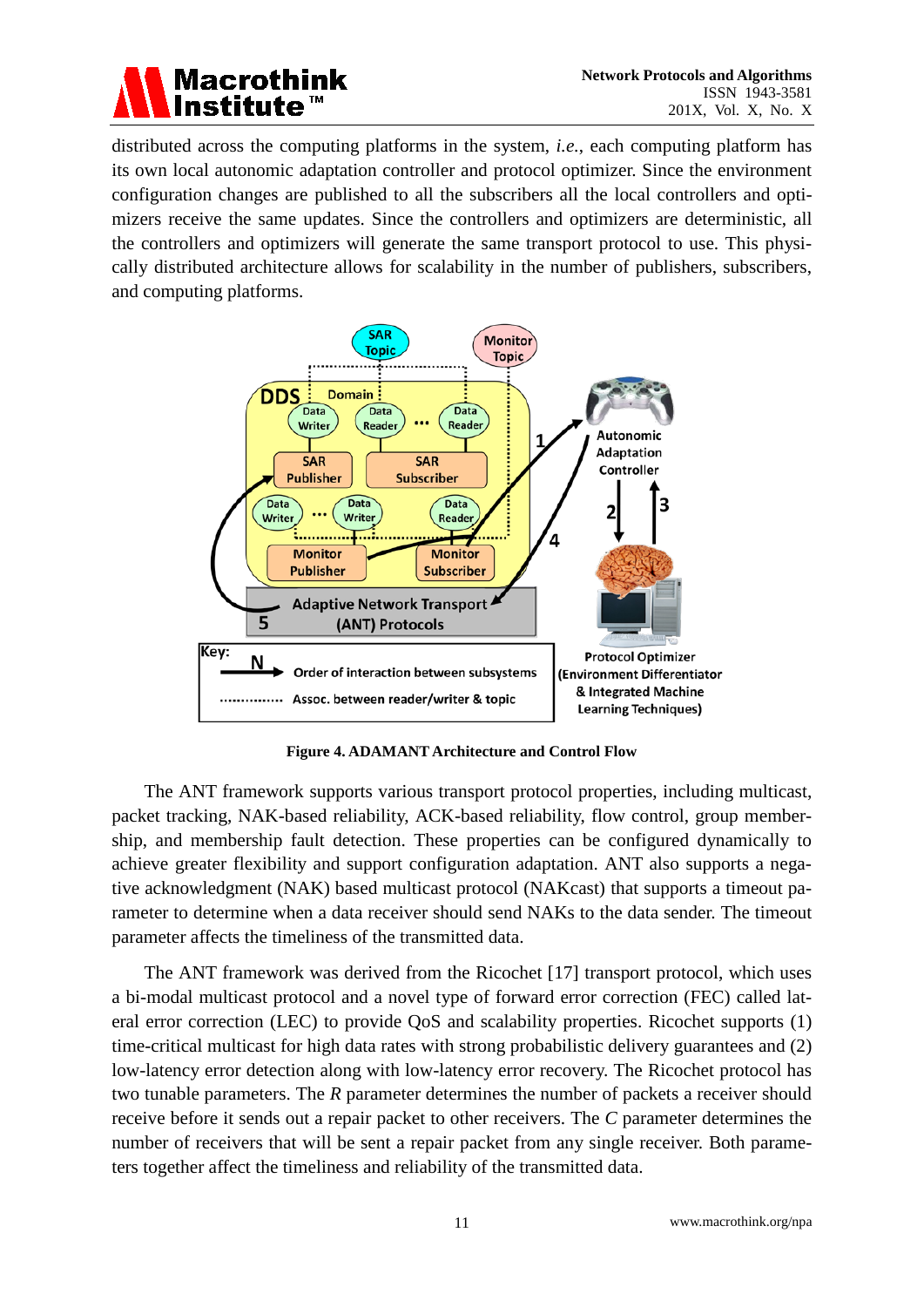# Macrothink<br>Institute™

With ANT's flexible support of transport protocols, the protocols that ADAMANT uses can be varied depending on the QoS properties that are needed. The Ricochet and NAKcast transport protocols have been the focus of the protocols in ANT due to their support for balancing the important QoS data dissemination properties of reliability and low latency [15]. Both of these properties are important for enterprise DRE pub/sub systems, such as SAR operations, which publish and subscribe to data with timeliness concerns so that the data is not stale as well as reliably delivering enough data to be useful.

#### *3.3 Addressing the Key Challenges of Enterprise DRE Systems in Dynamic Environments*

The ADAMANT approach to integrating multiple machine learning techniques combines (1) over-fitting an ANN to retain a high degree of information about environment configurations known *a priori*, (2) training an SVM to provide generalized adaptation guidance for environment configurations unknown until runtime, and (3) constant time complexity determination of whether an environment configuration is known or unknown at runtime so that the most accurate machine learning technique can be used. We over-fit the ANN by increasing the number of hidden nodes and decreasing the stopping error used for training the ANN.

As the ANN learns, it strengthens or weakens the connections between inputs, hidden nodes, and outputs to provide appropriate adjustments. The stopping error is an indication to the ANN that it should keep iterating over the data until the error between what the ANN generates and the correct response is sufficiently low. Increasing the number of hidden nodes and decreasing the stopping error increases the level of specificity that the ANN maintains. ADAMANT resolves the challenges presented in Section [2.1](#page-5-1) as follows described below.

#### <span id="page-11-0"></span>3.3.1 Solution 1: Machine Learning to Manage Development Complexity

The supervised machine learning techniques of ANNs and SVMs address Challenge 1 from Section [2.1.1](#page-5-2) by decreasing the development complexity involved with codifying adjustments for multiple configurations of operating environments. Policy-based approaches for autonomic adaptation place the complexity burden on application developers, who must manually maintain operating environment configurations, appropriate adjustments needed, and the mapping between the configurations and the adjustments. Moreover, developers must accurately codify this mapping in their implementations. ANNs and SVMs relieve developers of this burden since they manage the complexity via training to react appropriately, *i.e.*, determining the appropriate transport protocol and parameter settings as an operating environment changes.

#### <span id="page-11-1"></span>3.3.2 Solution 2: Constant-time Complexity Machine Learning

Machine learning techniques that utilize a static number of equations for learning address Challenge 2 from Section [2.1.2](#page-5-3) by providing predictable time complexities for determining appropriate adjustments. In particular, ADAMANT applies SVMs and over-fitted ANNs to QoS-enabled pub/sub middleware to support enterprise DRE systems by incorporating the appropriate transport protocol adjustments according to feedback provided while the technique is trained. When an ANN or SVM is used to determine the appropriate transport protocol in an enterprise DRE system, the time to determine an appropriate adjustment is bounded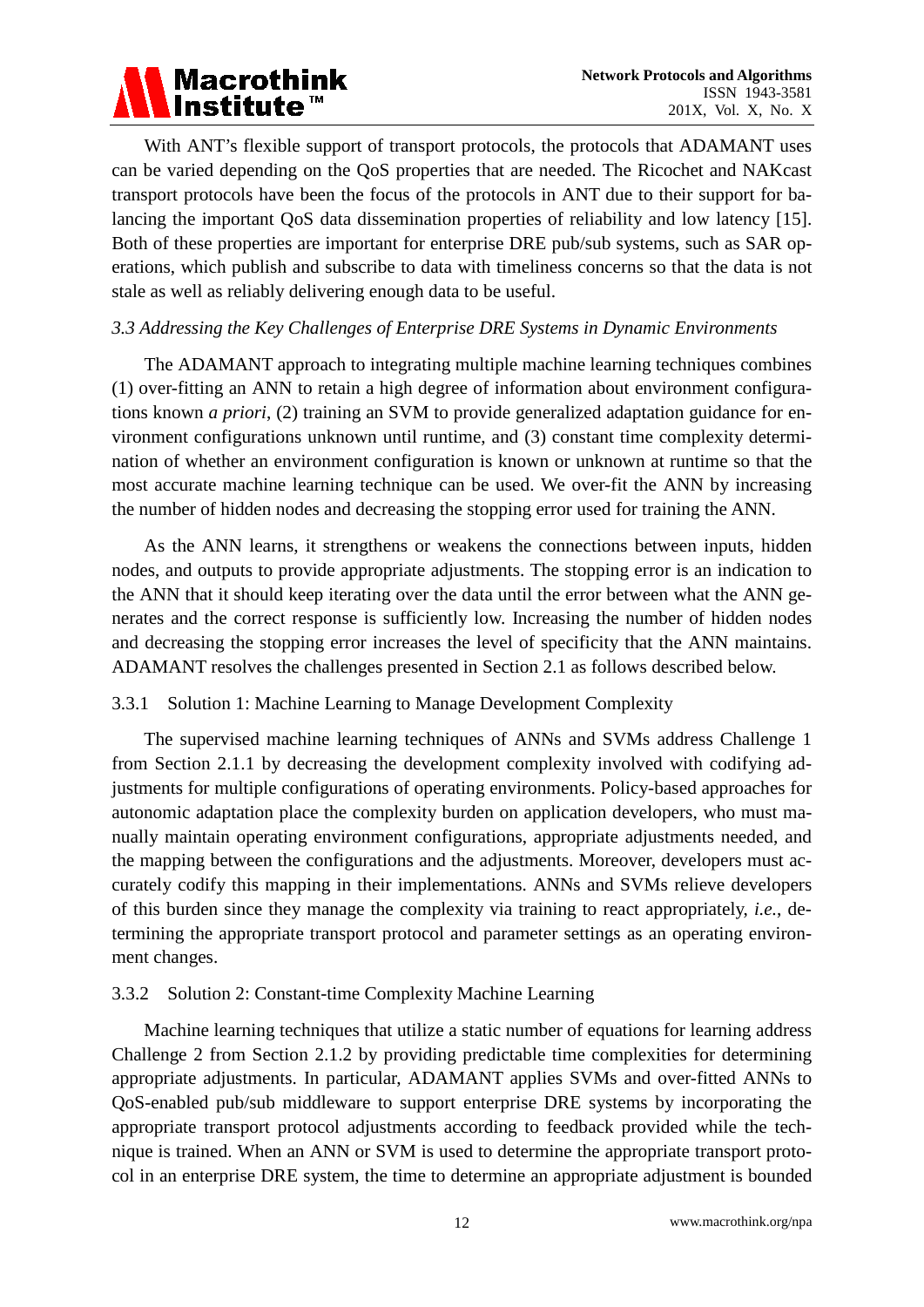

by the constant number of equations involved.

<span id="page-12-0"></span>3.3.3 Solution 3: Over-fitted Machine Learning for Perfect Accuracy in Environments Known *A Priori*

Over-fitting a machine learning technique addresses Challenge 3 from Section [2.1.3](#page-6-1) by increasing the adaptation accuracy for environments known *a priori*. ADAMANT increases the accuracy of ANNs for determining appropriate adjustments for known operating environments by (1) decreasing the error value by which the training for the ANN stops and (2) increasing the number of hidden nodes that connect the operating environment properties, such as CPU speed and network bandwidth, with the appropriate adjustments, such as transport protocols to support QoS. Specifically, over-fitting an ANN provides accuracy equal to policy-based approaches.

<span id="page-12-1"></span>3.3.4 Solution 4: Generalized Machine Learning for High Accuracy in Environments Known at Runtime

ADAMANT's use of a generalized machine learning technique addresses Challenge 4 from Section [2.1.4](#page-6-2) by increasing the adaptation accuracy for environments unknown until runtime. While over-fitted ANNs provide high accuracy for environments known *a priori*, the over-fitting reduces the accuracy for environments unknown until runtime. ADAMANT uses SVMs for determining appropriate adjustments for operating environments unknown until runtime. SVMs are designed to provide classification that maximizes the differences between data that are in different categories, *e.g.*, an environment where the Ricochet transport protocol provides the best QoS vs. an environment where NAKcast provides the best QoS. This maximization of differences increases the probability that an unknown environment will be classified correctly if it is similar to other environments that have been classified correctly during the training of the SVM.

The differentiation between known and unknown environments also helps to address Challenge 3 in Section [2.1.3](#page-6-1) and Challenge 4 in Section [2.1.4](#page-6-2) by determining which machine learning technique should be used for a given operating environment. This determination increases the overall adaptation accuracy since over-fitted ANNs provide better accuracy for environments known *a priori* than SVMs while SVMs provide better accuracy than over-fitted ANNs for environments unknown until runtime. The distinction between environments known before and after runtime allows us to leverage the most accurate machine learning technique.

ADAMANT leverages perfect hashing [18] for the environment configurations to determine in constant time whether or not an environment configuration is known or unknown. Perfect hashing utilizes the environment configurations, on which the ANN has been trained, as keys to map to the corresponding scaled environment configuration data, which is used by the ANN. If the key is mapped in the perfect hash then ADAMANT knows to use the ANN since it will provide perfect accuracy. If the key is not mapped then ADAMANT knows to use the SVM since it provides the highest accuracy for environment configurations, which have not been used for training. Perfect hashing provides the constant time complexity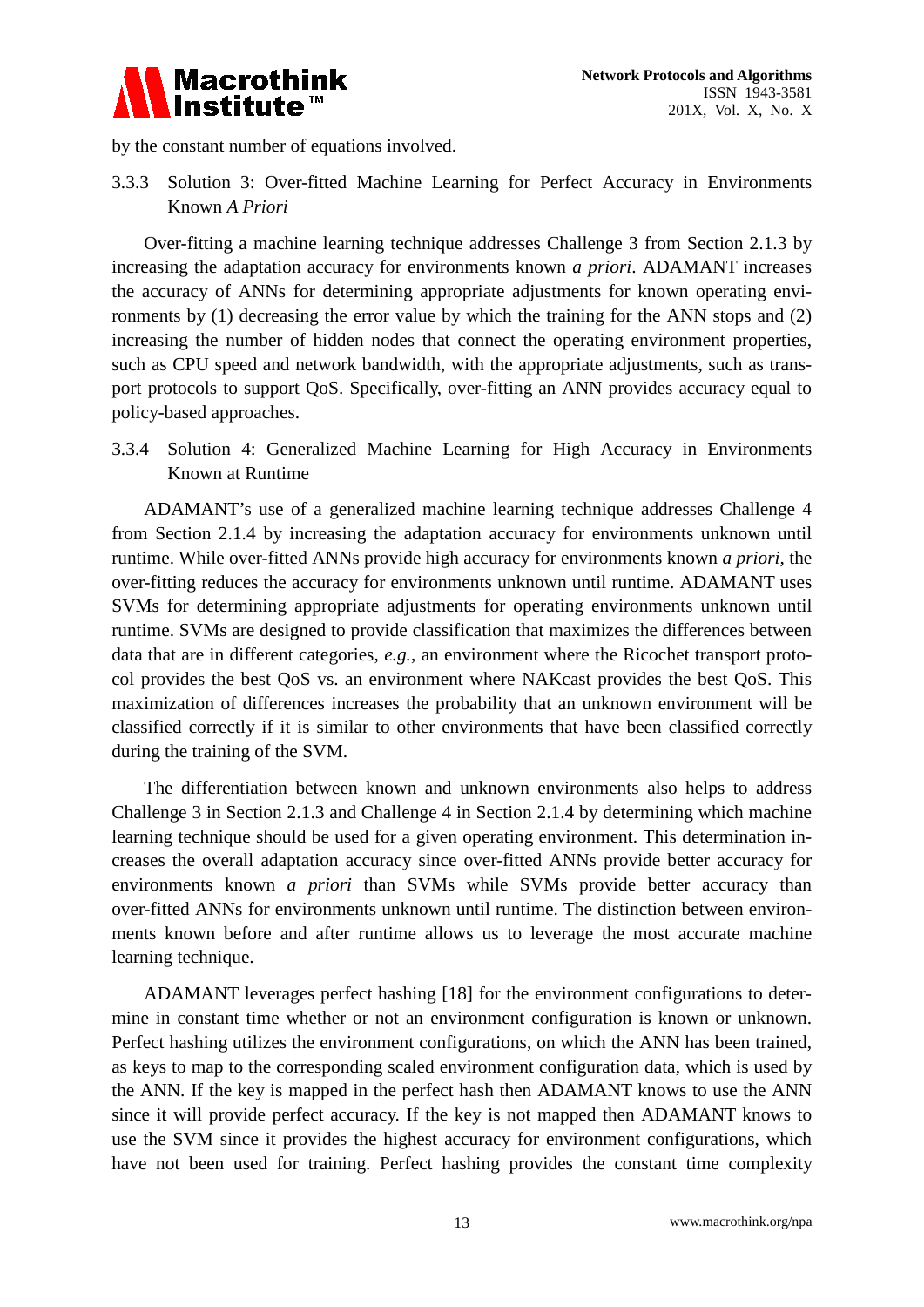

needed for DRE systems.

#### <span id="page-13-0"></span>**4 Experimental Results and Analysis**

This section presents the results of experiments that use ANNs and SVMs to determine development complexity, timeliness, and accuracy in selecting an appropriate transport protocol for ADAMANT given a particular operating environment. We conducted experiments for both environments known *a priori* (*i.e.*, using the same data for training and testing of the machine learning technique) and environments unknown until runtime (*i.e.*, using mutually exclusive data for training and testing). The experimental input data used to train the ANNs and SVMs include ADAMANT with multiple properties of the operating environment varied (*e.g.*, CPU speed, network bandwidth, DDS implementation, percent data loss in the network), along with multiple properties of the application being varied (*e.g.*, number of receivers, sending rate of the data) as would be expected for an *ad hoc* datacenter used for SAR operations.

From previous experiments that empirically evaluate how transport protocols perform in different operating environments [15] we gathered 394 inputs where an input consists of data values for features that determine a particular operating environment (*e.g.*, CPU speed, network bandwidth, number of data receivers, sending rate). [Table 1](#page-14-0) delineates the inputs for both of the machine learning techniques that ADAMANT utilizes (*i.e.*, ANNs and SVMs). The composite QoS metrics combine multiple QoS concerns into a single value. ReLate2 combines reliability and average network packet latency while ReLate2Jit extends the Re-Late2 metric to also include standard deviation of packet arrival times (*i.e.*, packet jitter).

We also provided the expected output to the machine learning techniques, *i.e.*, the transport protocol that provided the best QoS with respect to data reliability, average latency, and jitter (*i.e.*, standard deviation of the latency of network packets) depending on which combination of these QoS properties were required. Both machine learning techniques used output a transport protocol and protocol settings given the operating environment inputs. An example of one of the 394 inputs is the following: 15 data receivers, 5% network loss, 100Hz data sending rate, 3GHz CPU, 1Gb network, using the OpenSplice DDS implementation, and specifying the combination of reliability and average latency as the QoS properties of interest. Based on our experiments, the corresponding output would be the Ricochet transport protocol with the *R* and *C* parameters set to 4 and 6, respectively.

| <b>Machine Learning Inputs</b> | <b>Values</b>             |
|--------------------------------|---------------------------|
| Number of data receivers       | $3 - 25$                  |
| Network bandwidth              | 1 Gb/s, 100 Mb/s, 10 Mb/s |
| DDS implementation             | OpenDDS, OpenSplice       |
| Percent end-host network loss  | $3 - 10\%$                |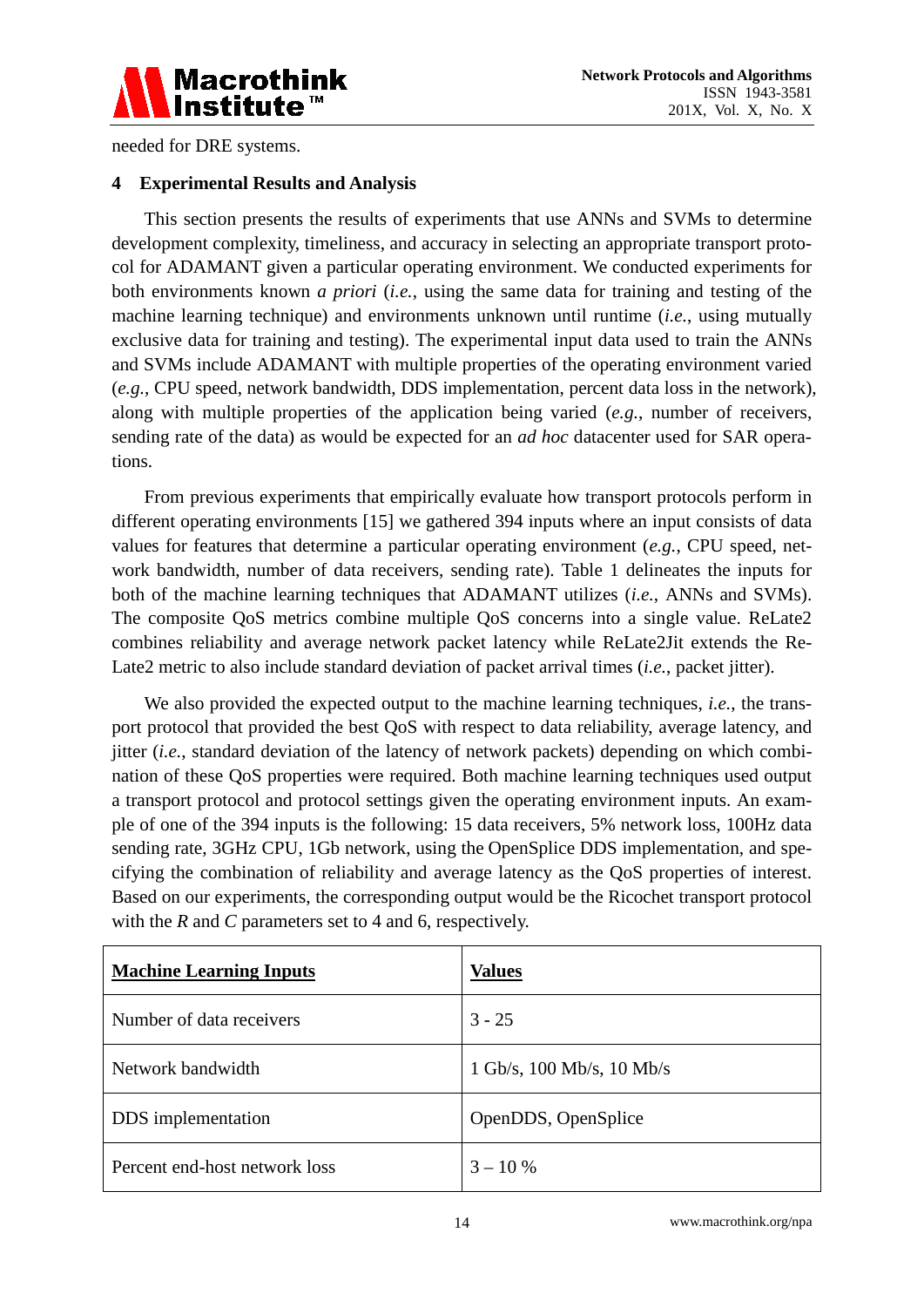

| CPU type             | 850 MHz, 3 GHz              |
|----------------------|-----------------------------|
| Data sending rate    | 10 Hz, 25 Hz, 50 Hz, 100 Hz |
| Available RAM        | 500 MB, 2 GB                |
| Composite QoS metric | ReLate2, ReLate2Jit         |

**Table 1. Machine Learning Inputs**

#### <span id="page-14-0"></span>*4.1 Evaluating the Development Complexity of Policy-based Approaches*

Policy-based approaches support a fairly straightforward way to determine optimal transport protocols for a given operating environment. After certain operating conditions are checked and met, these approaches guide the system to adapt its behavior. [Fig.](#page-14-1) 5 shows an example where the application checks for the following environment properties applicable to the experimental data we collected relevant to SAR operations:

- 1. percentage loss in the network (*i.e.*, network\_loss\_percent),
- 2. number of data receivers (*i.e.*, num\_receivers),
- 3. the rate of publishing data (*i.e.*, sending\_rate),
- 4. the CPU processing speed (*i.e.*, CPU\_speed),
- 5. the random-access memory available (*i.e.*, RAM),
- 6. the network bandwidth provided (*i.e.*, net\_bw),
- 7. the DDS implementation used (*i.e.*, DDS\_impl), and
- 8. the QoS properties of interest (*i.e.*, metric).

```
if (network_loss_percent == 1 && num_receivers < 5&& sending rate \le 25Hz && CPU speed == 3GHz
    && RAM == 2GB && net bw == 1Gb
    && DDS impl == OpenSplice
    && metric == reliability_and_avg_latency) {
  transport_framework->use (transport1);
} else if (network_loss_percent == 3
           && num_receivers >= 5 && num_receivers < 10&& sending_rate > 50Hz && CPU_speed == 850MHz
           && RAM == 500MB && net bw == 100Mb
           && DDS impl == OpenDDS
           && metric == reliability_and jitter) {
  transport_framework->use (transport2);
} else if \ldots
```
#### **Figure 5. Policy-based Adaptation Example**

<span id="page-14-1"></span>The time complexity of some policy-based approaches (*e.g.*, the manual implementation outlined in [Fig.](#page-14-1) 5) can be optimized since (1) the bounded number of conditions that are checked and (2) the bounded number of the behaviors used to adapt the system is explicitly identified. For example, [Fig.](#page-14-1) 5 shows that nested if statements or a switch statement in a pro-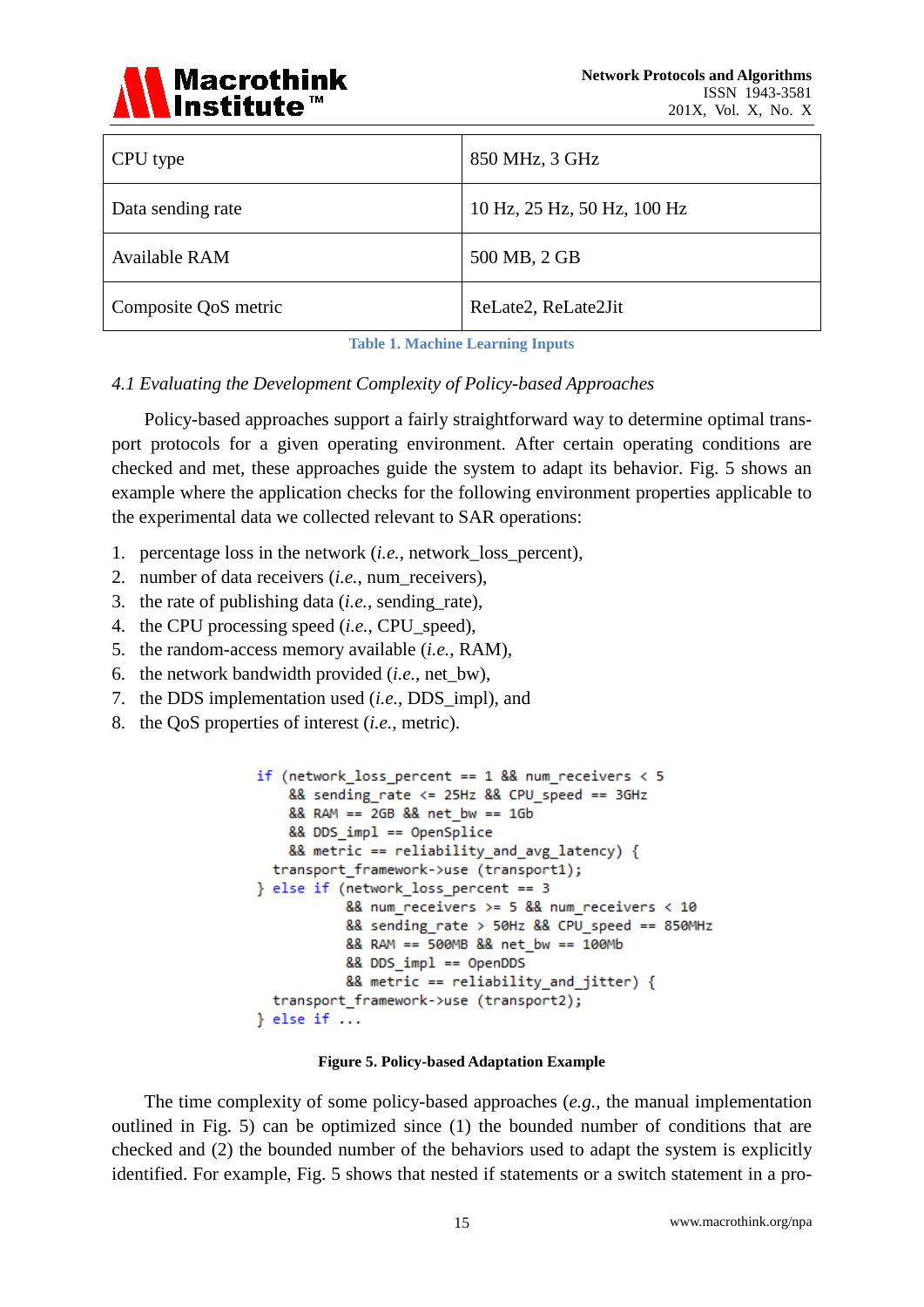### Macrothink<br>|Institute™

gramming language can be used to implement policy-based approaches. In general, policy-based approaches can provide bounded times in searching for an adaptation solution and therefore address the boundedness evaluation criterion of Challenge 2 in Section [2.1.2](#page-5-3) for adaptation approaches (*e.g.*, switch statements can be optimized for constant-time performance). Policy-based approaches also are highly accurate for environments known *a priori* since developers can codify the exact behavior needed for a known environment, thereby addressing Challenge 3 in Section [2.1.3.](#page-6-1)

Accidental complexity is exacerbated, however, when the conditions and responses for policy-based approaches are managed manually. Of the 8 environment properties shown in [Fig.](#page-14-1) 5, 6 properties can take an infinite range of potential values, which cause an infinite number of combinations to be checked. Manually managing 8 properties for a configuration increases the complexity since humans are typically only able to efficiently process 7 pieces of information at a time [19]. Moreover, if the policies need to be modified the chance of introducing an error increases with the number of properties considered along with the number of ranges of values for each property.

Even policy-based approaches that alleviate manual management of conditions and responses by helping to automate these interactions, such as the Policy-Based Approach to Architectural Adaptation Management (PBAAM) [20] and the Spontaneous Object Framework (SOF) [21], still do not address the inherent complexity of determining appropriate policies and the accidental complexity of transforming these policies into implementation artifacts. Policy-based approaches therefore do not address the accidental development complexity criterion for adaptation approaches, whereas machine learning techniques manage this complexity automatically as part of their learning thus decreasing development complexity.

#### <span id="page-15-1"></span>*4.2 Evaluating the Accuracy of ANNs and SVMs*

We next empirically evaluated the accuracy of ANNs and SVMs for both environments known *a priori* and unknown until runtime. We ran experiments with various numbers of hidden nodes and stopping errors. We used the *Fast Artificial Neural Network* (FANN) library (leenissen.dk/fann) as our ANN implementation due to its configurability, documentation, ease of use, and open-source availability. FANN offers extensive configurability for the neural network including the number of hidden nodes that connect the inputs with the output. We used the libSVM library (www.csie.ntu.edu.tw/~cjlin/libsvm) for our SVM implementation due to its configurability, documentation, tutorials, and open-source availability.

#### <span id="page-15-0"></span>4.2.1 Evaluating the Accuracy of ANNs and SVMs for Environments Known *A Priori*

Below we evaluate the accuracy of ANNs and SVMs for environments known *a priori*. We first focus on ANNs and then SVMs. Our first step to measuring the accuracy of ANNs for environments known *a priori* was to train ANNs on the 394 inputs described in Section [4.](#page-13-0) We ran training experiments with the ANNs using different numbers of hidden nodes to determine the most accurate ANN. For a given number of hidden nodes we trained the ANN 10 different times. The weights of the ANNs determine how strong connections are between nodes. The weights are randomly initialized and these initial values have an effect on how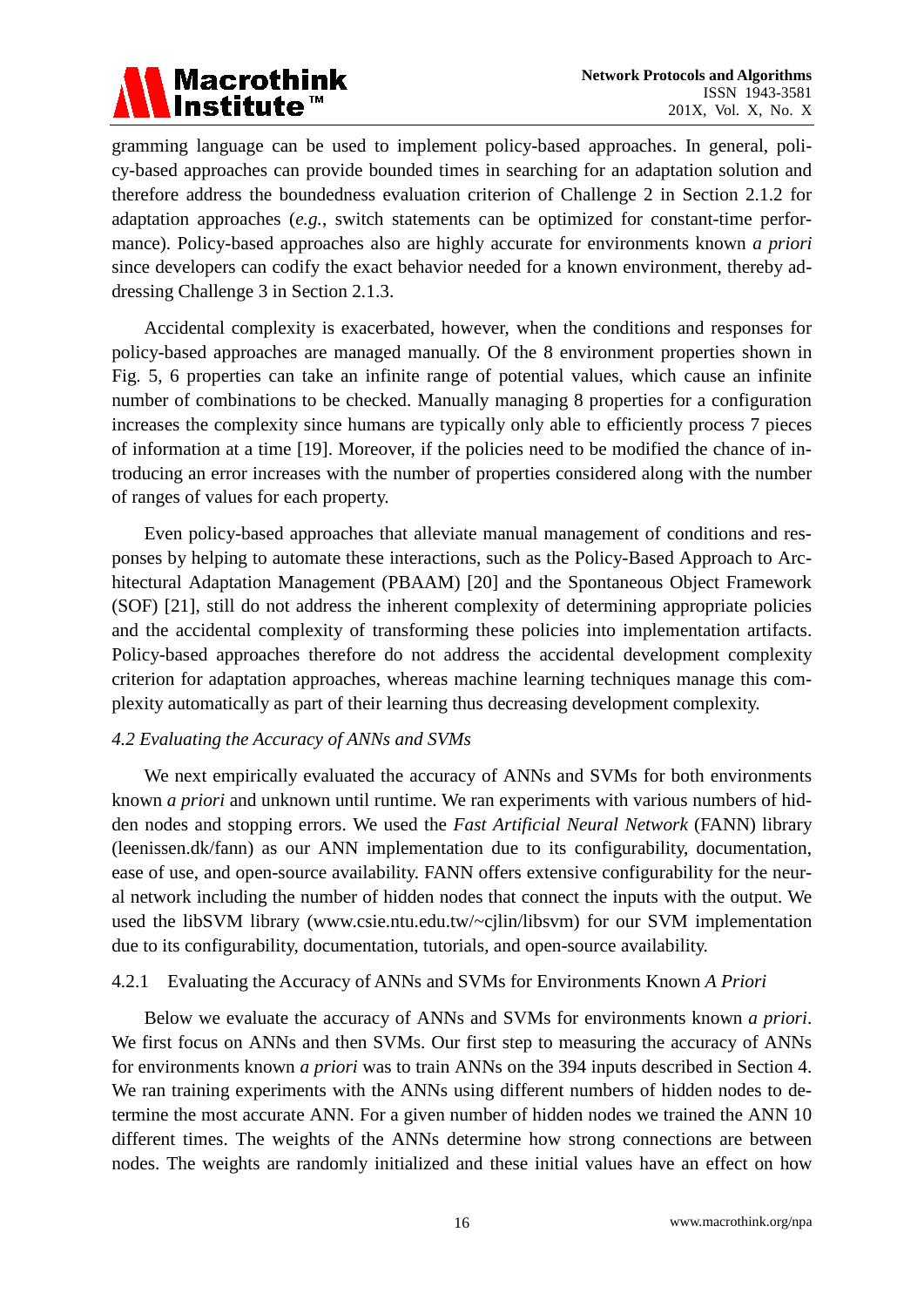

well and how quickly the ANN learns.

[Fig.](#page-16-0) 6 shows the accuracies for the ANNs configured with 6, 12, 24, and 36 hidden nodes and a 0.0001 stopping error over 10 training runs. Additional experiments were conducted with higher stopping errors (*e.g.*, 0.01) but lower stopping errors consistently produced more accurate classifications as expected. [Fig.](#page-16-0) 6 also shows the effect of random initial weights on the accuracy of the ANN since the accuracy can vary across training runs. Accuracy was determined by querying the ANN with the 394 inputs on which it was trained.

A 100% accurate classification was generated at least once with all ANN configurations. The ANN with 24 hidden nodes provided the best accuracy (as measured by the number of 100% accurate classifications) across all the training runs even compared to using 36 hidden nodes—100% accuracy all but 2 times out of 10. The ANNs with 36 and 12 hidden nodes both provided 100% accuracy 7 out of 10 times.



**Figure 6. Accuracy of ANN with 6, 12, 24, & 36 Hidden Nodes & 0.0001 Stopping Error**

<span id="page-16-0"></span>The amount of error between values generated by the ANN and the known correct values is another measure of accuracy. The transport protocol output produced by the ANN is considered accurate if it is closer numerically to the correct protocol than to any other protocol. The ANN produces numerical values that are compared to the numerical representation of the correct protocol. The differences between these values can be accumulated across the 394 inputs and compared between different ANN configurations (*e.g.*, 36 hidden nodes, 24 hidden nodes).

[Fig.](#page-17-0) 7 shows the errors accumulated for all the data of a single training & test run (*i.e.*, using the 394 inputs). The training runs here are only included if the ANN had 100% accuracy (as shown by [Fig.](#page-16-0) 6) in that run since we want 100% accuracy for environments known *a priori*. For example, the ANN configured with 6 hidden nodes had only 3 training runs where the ANN was accurate for 100% of the 394 inputs and thus only 3 data points exist for that ANN configuration.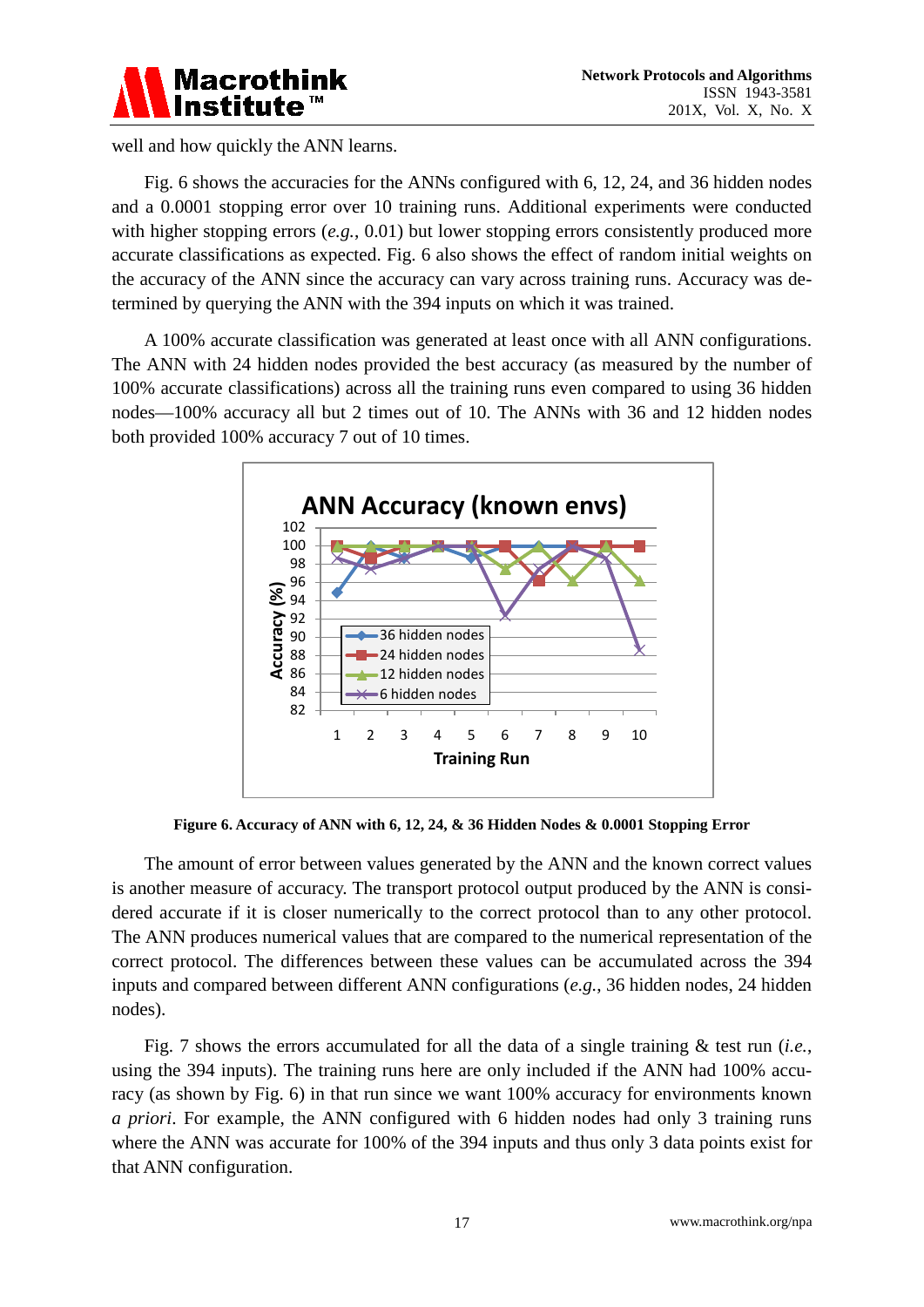

Across all the runs where the ANNs produced 100% accuracy, the ANN with 36 hidden nodes produced the lowest average error (*i.e.*, 8.99). The ANN with 24 hidden nodes, however, produced the second lowest average error (*i.e.*, 9.18) with only a 2.1% increase over the lowest error value. In this regard there is not a significant difference in the cumulative errors between the ANNs configured with 36 and 24 hidden nodes. By contrast, the 3<sup>rd</sup> lowest average error (*i.e.*, 10.65 using 12 hidden nodes) represents a 19% increase.



**Figure 7. Cumulative Errors for ANNs with 100% Accuracy**

<span id="page-17-0"></span>As with the ANNs, we trained the SVMs on the 394 inputs to compare accuracy for environments known *a priori*. SVMs are a specialized kind of linear classifier that utilize kernels, which create additional features from the inputs that can be used for training and classification [22]. A variety of kernels can be used, such as radial basis function (RBF) and polynomial kernels, which produce different levels of accuracy.

We ran training experiments with the SVMs using different kernels and scaling the data in different ways. In addition to RBF and polynomial kernels, we included a simple linear classifier as a baseline to compare to the SVMs. The libSVM library provides the flexibility to utilize the SVMs with RBF and polynomial kernels as well as a simple linear classifier.

In addition, we scaled the data in 4 different ways: (1) no scaling (*i.e.*, using the original environment configuration values), (2) scaling the input values (*i.e.*, environment configurations) to be between -1 and 1, (3) scaling the input to be between -1 and 1 and scaling the output (*i.e.*, the transport protocol specified) to be between 0 and 1, and (4) scaling both input and output to be between -1 and 1. Since there is no non-determinism with training SVMs there is no need to have multiple training runs for a single SVM configuration (*e.g.*, SVM with polynomial kernels and no scaling of data).

[Fig.](#page-18-0) 8 shows the accuracies for the linear classifier and the SVMs using the RBF and polynomial kernels. The SVM with the RBF kernel (SVM-RBF) was able to correctly predict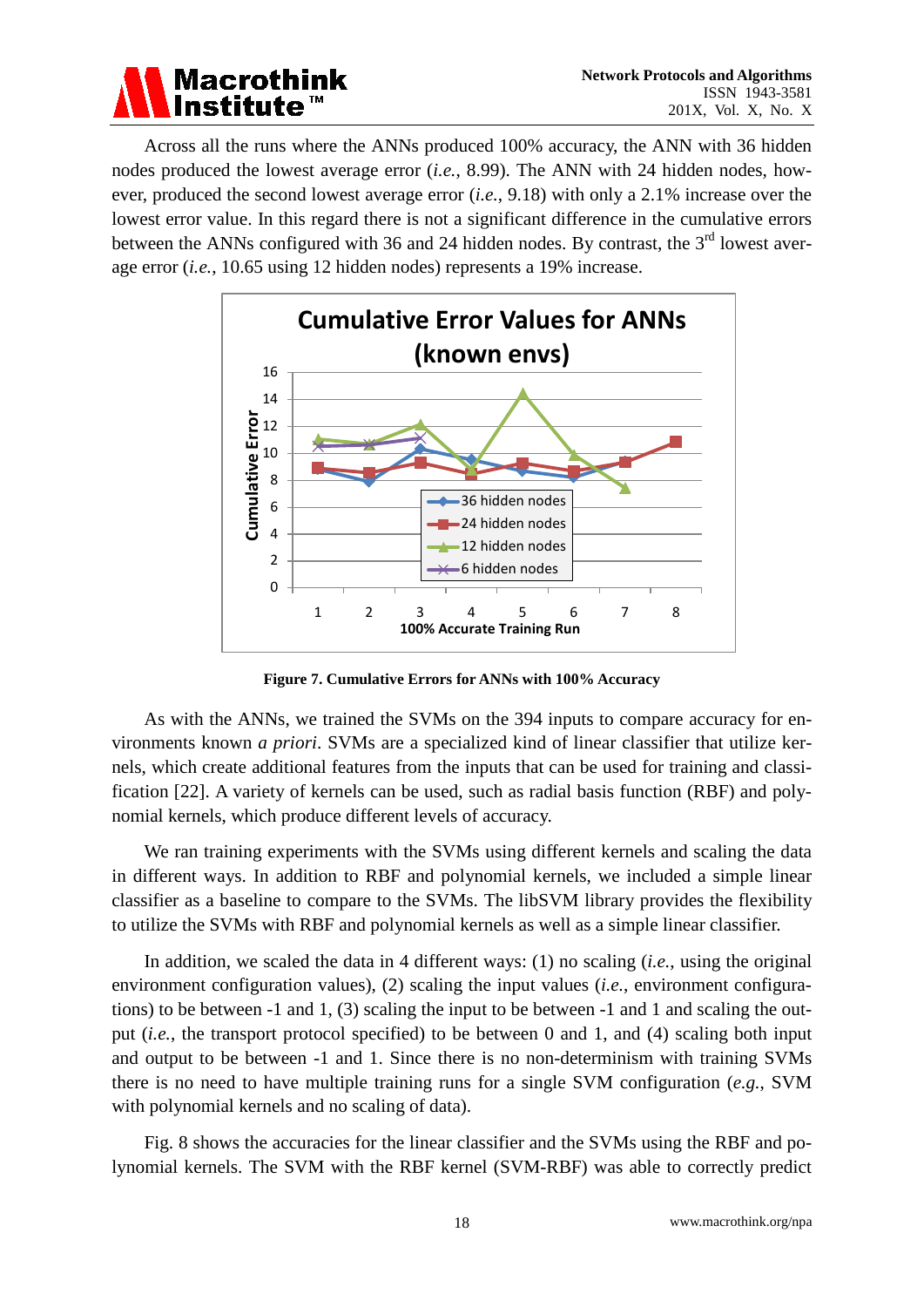

the appropriate transport protocol for 100% of the environment configurations. This result is somewhat surprising since SVMs are designed to generalize their learning and to handle environment configurations unknown until runtime. The SVM using the polynomial kernel (SVM-Polynomial) and the linear classifier produced their highest accuracy when the input data was scaled between -1 and 1 (92.39% and 91.17% accuracy respectively). [Fig.](#page-18-0) 8 also shows the affect that data scaling has on accuracy. SVM-RBF had its highest accuracy (100%) when the data was not scaled while the linear classifier and SVM-Polynomial had their highest accuracy when only the input data was scaled. SVM-Polynomial was not able to complete training when the data was not scaled and therefore has no accuracy for that case. SVM-RBF, SVM-Polynomial, and the linear classifier all had their lowest accuracies when the output data (*i.e.*, the selected transport protocol) was scaled.



**Figure 8. Accuracy of Linear Classifier and SVMs with RBF and Polynomial Kernels**

<span id="page-18-0"></span>[Figs.](#page-16-0) 6, [7,](#page-17-0) and [8](#page-18-0) show that ANNs with 24 and 36 hidden nodes and an SVM with RBF kernels and unscaled data produce the highest accuracies when the environment configurations are known *a priori*.

#### 4.2.2 Evaluating the Accuracy of ANNs and SVMs for Environments Unknown until Runtime

Below we measure the accuracy of ANNs and SVMs for environment configurations that are unknown until runtime. This scenario splits out the 394 environment configurations into mutually exclusive training and testing data sets, which is referred to as *n*-fold cross-validation where *n* is the number of mutually exclusive training and testing data sets [23]. The value of *n* also determines the amount of data excluded from training and used only for testing. A 10-fold cross-validation indicates 10 sets of training and testing data where for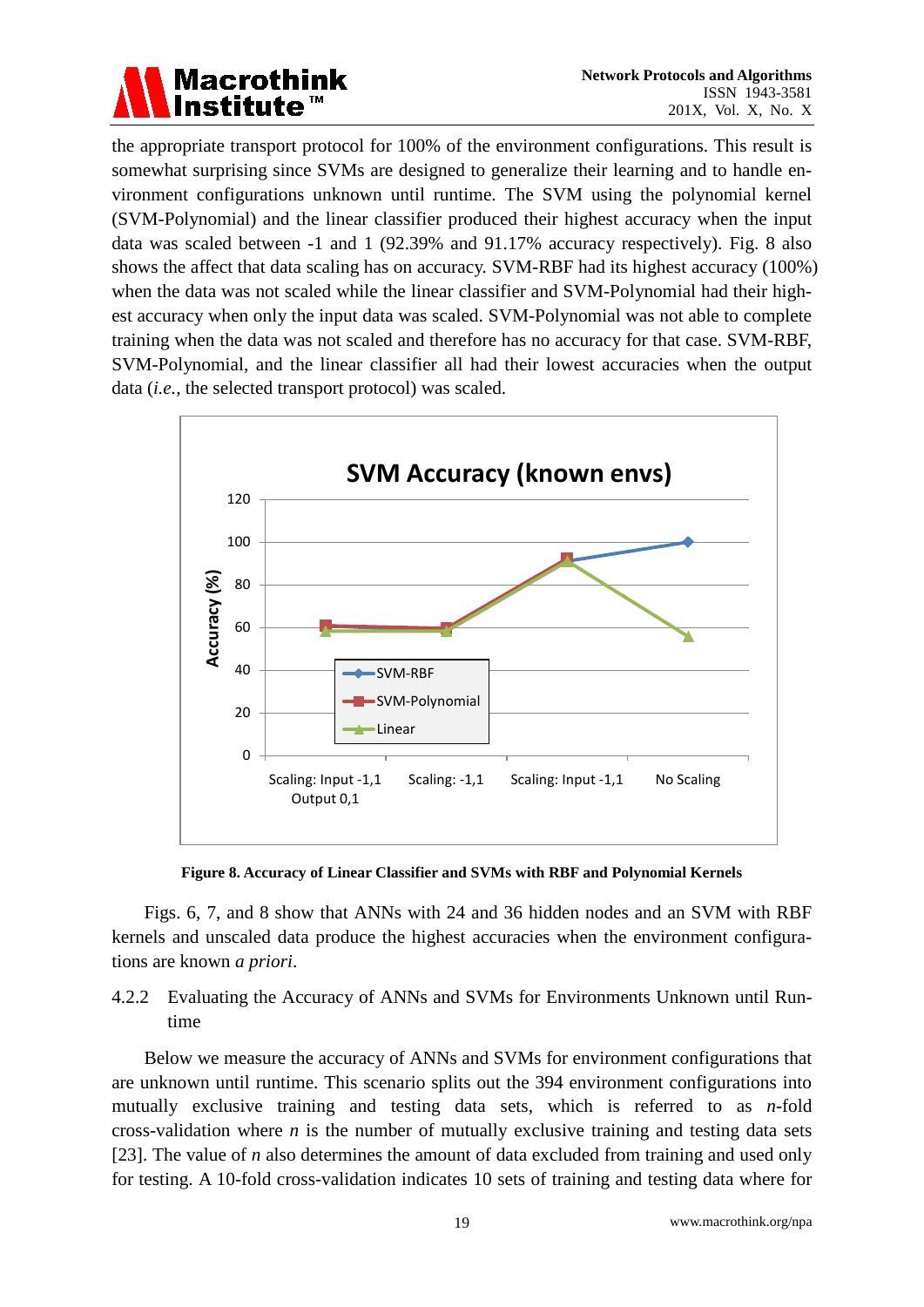

each fold the training and testing data are mutually exclusive and the training data excludes 1/10 of the total data, which is used only for testing. *N*-fold cross-validation provides insight into how well a machine learning technique generalizes for data on which it has not been trained.

We started by examining the accuracy of ANNs for environments unknown until runtime using 10-fold cross-validation. Since we are focusing on generalizing the machine learning for environment configurations not previously encountered, we added ANN configurations to those listed in Section [4.2.1](#page-15-0) to include a larger stopping error to see the effect on accuracy. [Fig.](#page-19-0) 9 shows the accuracy for the excluded data across the 10-folds for 10 different training runs. The ANNs in this figure all use the stopping error of 0.0001. [Fig.](#page-20-0) 10 shows the accuracy for the excluded data across the 10-folds using a stopping error of 0.01. We split out these data into 2 separate figures for clarity.



<span id="page-19-0"></span>**Figure 9. ANN Accuracies for 10-fold Cross-validation (0.0001 Stopping Error)**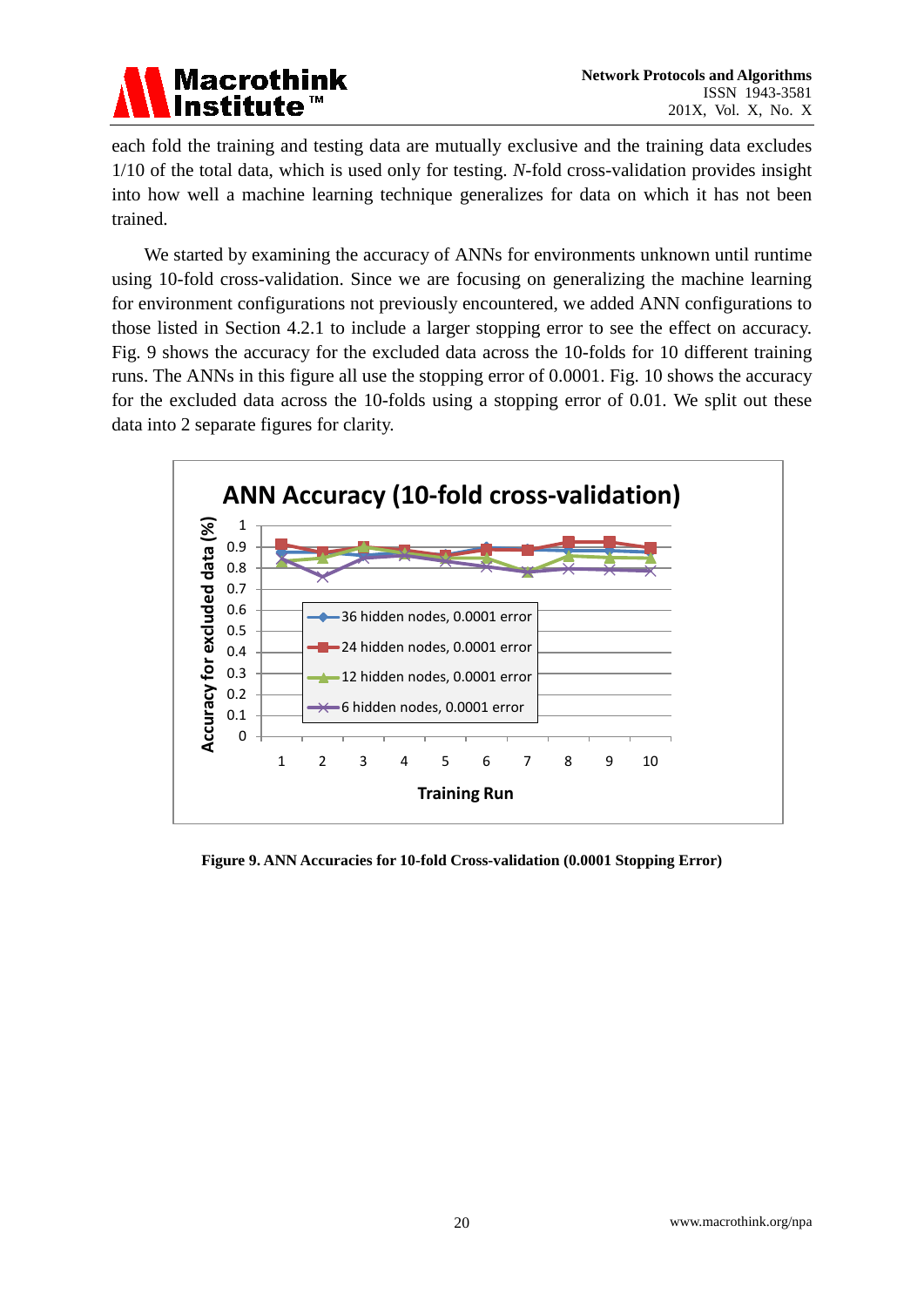



**Figure 10. ANN Accuracies for 10-fold Cross-validation (0.01 Stopping Error)**

<span id="page-20-0"></span>As [Figs.](#page-19-0) 9 and [10](#page-20-0) show, the accuracy for determining the correct transport protocol given the unknown environment configurations was highest with the lower stopping error of 0.0001. The lowest accuracy for any run with a stopping error of 0.0001 was 75.89% (for 6 hidden nodes) while the lowest accuracy for any run with a stopping error of 0.01 was 71.57% (again for 6 hidden nodes). The highest accuracy was obtained by 24 hidden nodes and stopping error of 0.0001 for training run 9 (*i.e.*, 92.39%). This configuration also produced the highest average accuracy across all the training runs (*i.e.*, 89.49%) with the ANN configuration of 36 hidden nodes and a stopping error of 0.0001 producing the second highest average accuracy across all the training runs (*i.e.*, 87.79%).

To evaluate the linear classifier and SVMs, we used the same 10-fold cross-validation data described earlier in this section. [Fig.](#page-21-0) 11 shows accuracies for the excluded data for the same linear classifier and the SVMs described in Section [4.2.1.](#page-15-0) As in [Fig.](#page-18-0) 8, SVM-RBF again produces the highest accuracy for all the SVMs and the linear classifier (*i.e.*, 87.56%). This accuracy was produced, however, when the input data was scaled to values between -1 and 1. When no scaling of the data was performed, the accuracy of SVM-RBF decreased by 14.49% (*i.e.*, 74.87% accuracy).

SVM-RBF produced the highest accuracies across all data scalings compared to SVM-Polynomial and the linear classifier. As was the case with known environments, SVM-Polynomial was unable to complete training when the data was unscaled. When the input data was scaled between -1 and 1, SVM-RBF, SVM-Polynomial, and the linear classifier all produced their highest accuracies.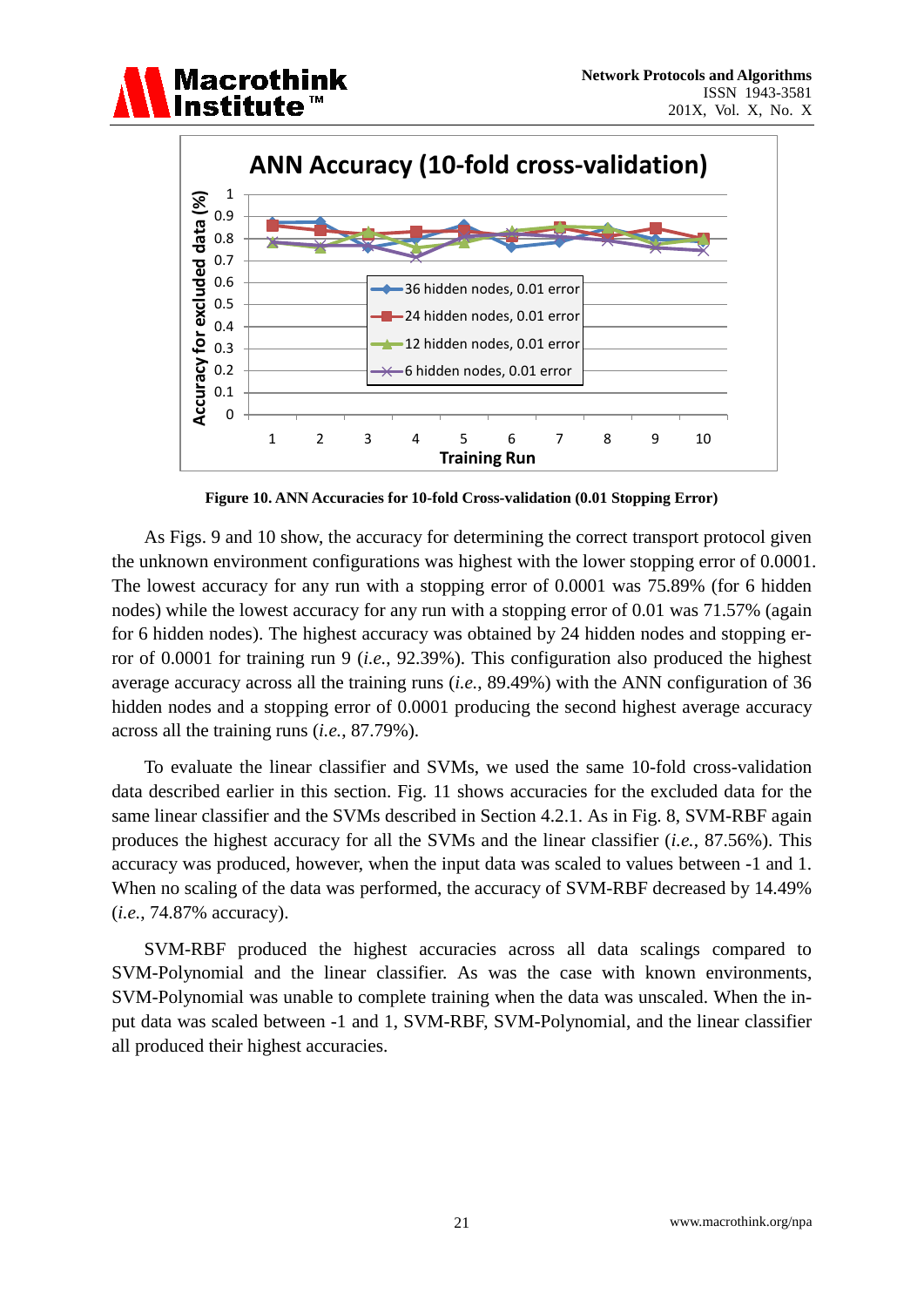



**Figure 11. Linear Classifier and SVM Accuracies for 10-fold Cross-validation**

<span id="page-21-0"></span>With the current experiments involving environments unknown until runtime, the ANN with 24 hidden nodes and a stopping error of 0.0001 produced the highest accuracy. To see if these results would hold with an increased percentage of unknown data, we created 2-fold cross-validation data. For this set of data, half of the environment configurations would be used to train the ANNs and SVMs and the other half would be used to test the ANNs and SVMs for accuracy.



**Figure 12. ANN Accuracies for 2-fold Cross-validation (0.0001 Stopping Error)**

<span id="page-21-1"></span>[Figs.](#page-21-1) 12 and [13](#page-22-0) show the accuracy for 2-fold cross-validation of ANNs configured with 6,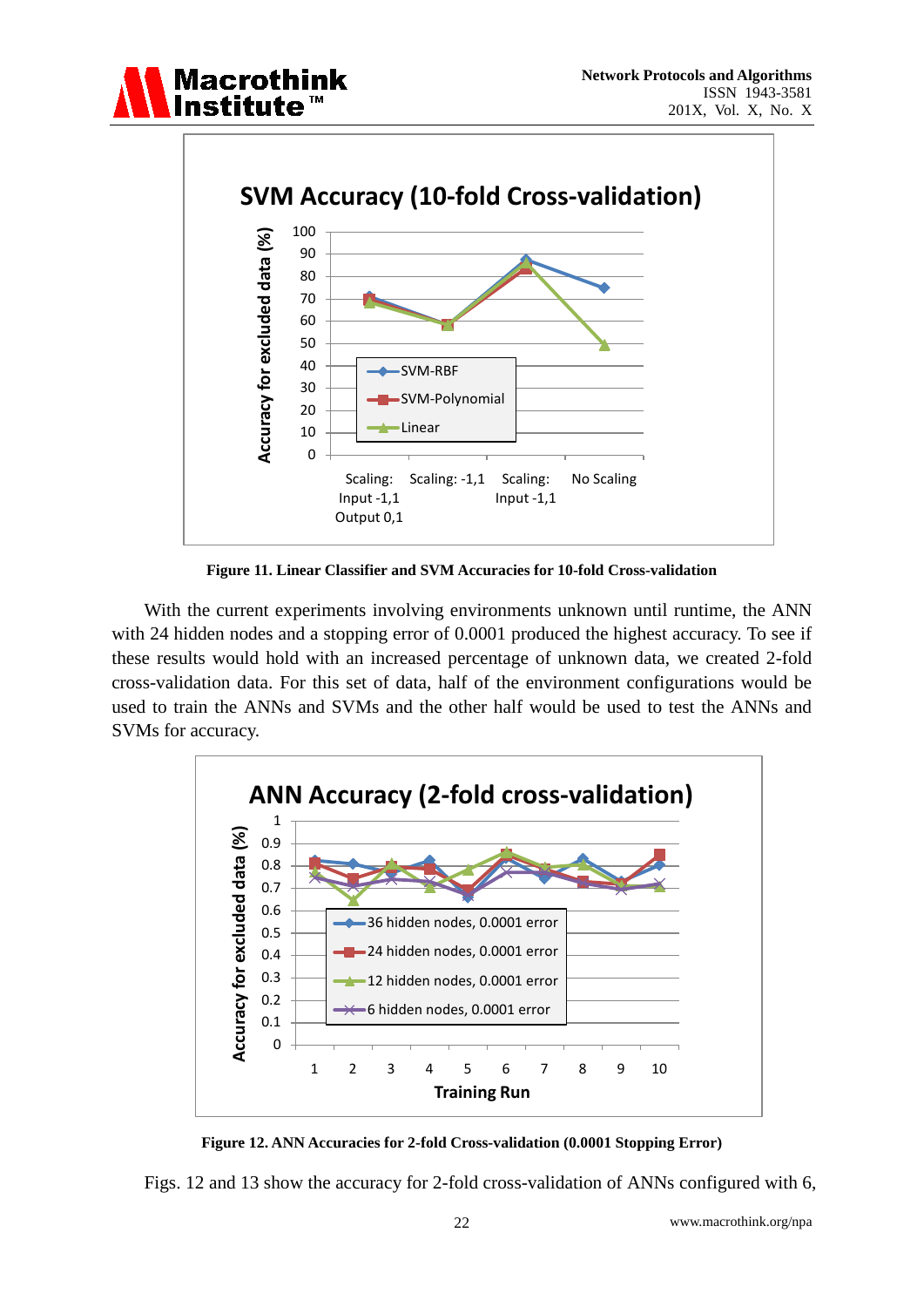

12, 24, and 36 nodes and 0.0001 and 0.01 stopping errors respectively. The highest average accuracy across the 10 trainings run is produced by the ANN with 36 hidden nodes and a stopping error of 0.0001 (*i.e.*, 78.35% average accuracy). The second highest average accuracy is now produced by the ANN with 24 hidden nodes and a stopping error of 0.0001 (*i.e.*, 77.69% average accuracy). It is also interesting to note that the ANN with 6 hidden nodes and a stopping error of 0.01 (*i.e.*, 74.19% average accuracy) produced higher average accuracies than with a stopping error of 0.0001. This result indicates that the ANN with 6 nodes generalizes its learning better with a higher stopping error.

[Fig.](#page-23-0) 14 shows the accuracy of SVM-RBF, SVM-polynomial, and the linear classifier for 2-fold cross-validation. In this case, both SVM-RBF and SVM-Polynomial produce the highest accuracy (*i.e.*, 86.29%) when the input data is scaled from -1 to 1. Scaling the input data this way again produces the highest accuracies for SVM-RBF, SVM-Polynomial and the linear classifier as it did for 10-fold cross-validation. SVM-RBF also produced the worst 2-fold cross-validation accuracy when the input data was scaled from -1 to 1 and the output data was scaled from 0 to 1 (*i.e.*, 49.49% accuracy). Overall, SVM-RBF and SVM-Polynomial produced the most accurate results for 2-fold cross-validation even when including the accuracy results for the ANNs.



<span id="page-22-0"></span>**Figure 13. ANN Accuracies for 2-fold Cross-validation (0.01 Stopping Error)**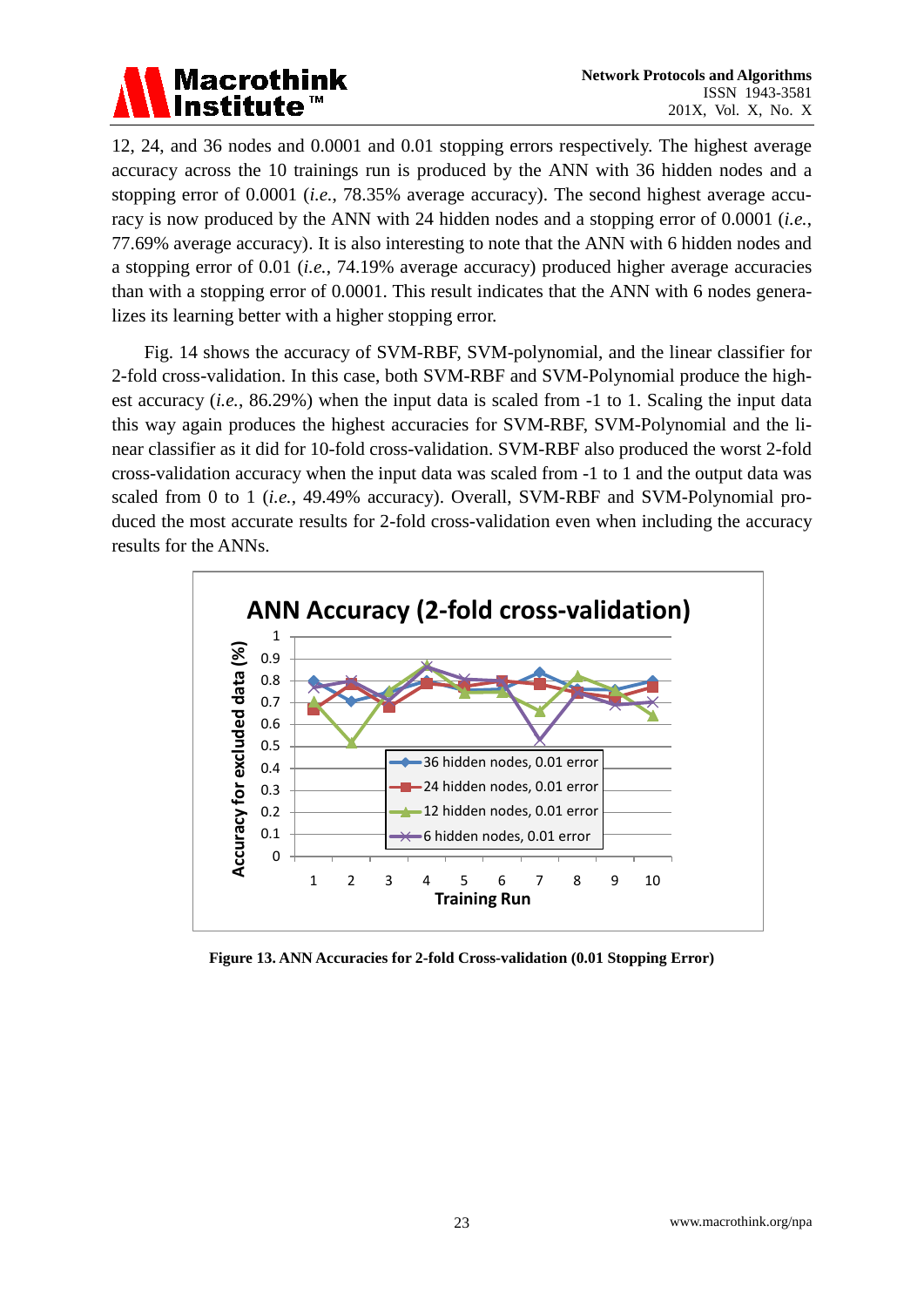



**Figure 14. Linear Classifier and SVM Accuracies for 2-fold Cross-validation**

#### <span id="page-23-1"></span><span id="page-23-0"></span>*4.3 Evaluating the Timeliness of ANNs and SVMs*

For the SAR motivating example, we are not only interested in accurate transport protocol guidance. We also need low latency, constant time-complexity to meet the needs of DRE systems as outlined in Section [2.1.2.](#page-5-3) We now empirically evaluate the runtime timeliness of ANNs and SVMs.

To gather timing data, we used a 3 GHz CPU with 2GB of RAM running the Fedora Core 6 operating system with real-time extensions. Timeliness was determined by querying the ANNs and SVMs with all 394 inputs on which it was trained (*i.e.*, timing was done for the case of environments known *a priori*). A high resolution timestamp was taken before and after each call made to the ANN, the SVM, or the linear classifier and the times were calculated by subtracting the timestamp taken before the call from the timestamp taken after the call.

[Figs.](#page-24-0) 15 and [16](#page-24-1) show the average response times and standard deviation of the response times for ANNs, respectively, for 10 separate experiments where for each experiment we query the ANN for each of the 394 inputs. The figures show that the ANN provides timely and consistent responses. The standard deviations for all the ANNs and all the classification runs are below 1 µs. As expected, the response times using more hidden nodes are slower than response times with fewer hidden nodes. The increase in latency is less than linear, however, *e.g.*, response times using 12 hidden nodes are less than twice that using 6 hidden nodes.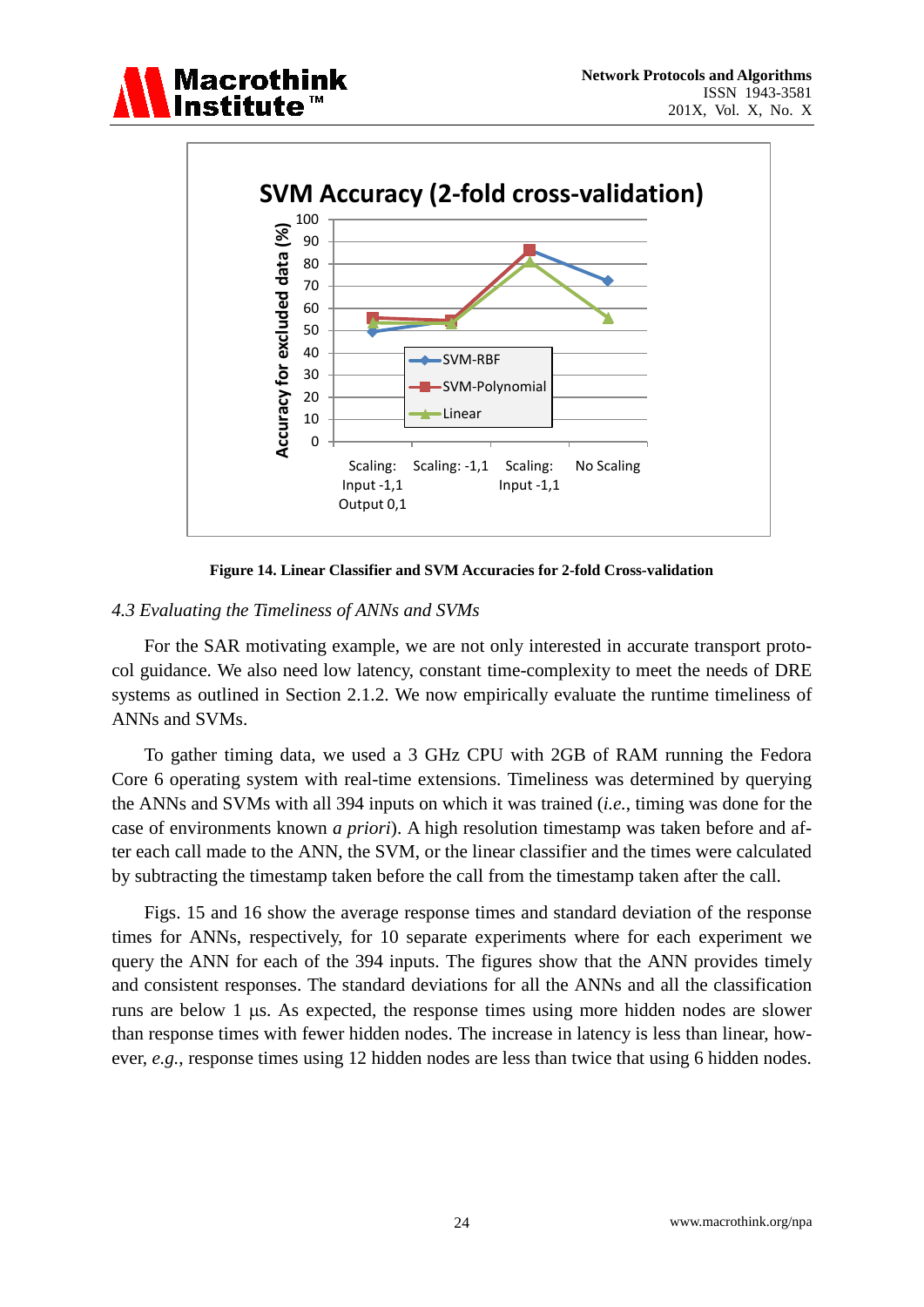



**Figure 15. ANN Average Response Times (μsecs)**

<span id="page-24-0"></span>

**Figure 16. Standard Deviation for ANN Response Times (μsecs)**

<span id="page-24-1"></span>[Figs.](#page-25-0) 17 and [18](#page-25-1) show the average response times and standard deviations of the response times, respectively, for SVM-RBF, SVM-Polynomial, and the linear classifier where the data is scaled as described in Section [4.2.1.](#page-15-0) When trained on data that has been scaled differently, there is a difference in the average response time. The more data is scaled, the lower the average response time is (*e.g.*, scaling all the data values to be between -1 and 1 vs. no scaling). SVM-RBF has the highest average response times. This result is not surprising since the RBF kernels create more complicated calculations to determine the appropriate transport protocol. The standard deviations for the response times are fairly consistent regardless of scaling. SVM-RBF exhibits an unusually high standard deviation when the data is not scaled. This data might show an anomaly with the libSVM library with respect to timeliness since we also needed to modify the implementation to remove sources of unbounded time complexity for testing timeliness (*e.g.*, replace calls to malloc() with statically allocated memory since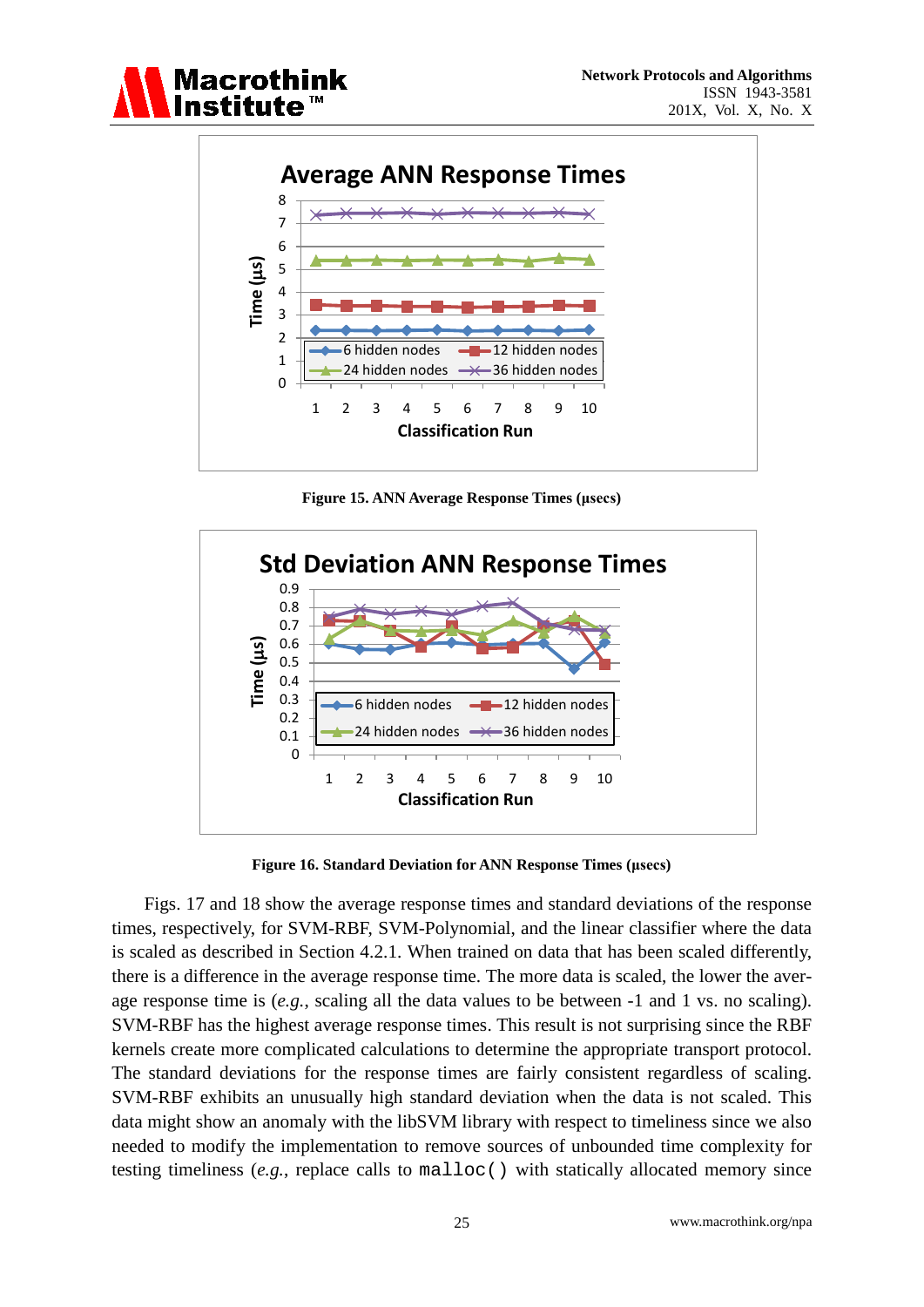

malloc() provides no bounded time guarantees).



**Figure 17. Linear Classifier and SVM Average Response Times (μsecs)**

<span id="page-25-0"></span>

**Figure 18. Standard Deviation for Linear Classifier and SVM Response Times (μsecs)**

#### <span id="page-25-1"></span>*4.4 Analyzing the Experimental Results*

The ANN with 24 hidden nodes and a stopping error of 0.0001 produced the most accurate result for experiments dealing with environments known *a priori*. The ANN with 36 hidden nodes was comparable in its accuracy for environments known *a priori*. When considering the timeliness advantage of 24 hidden nodes compared to 36 hidden nodes, however, the ANN with 24 hidden nodes seems the most appropriate for environments known *a priori*.

With the 10-fold cross-validation experiments, the ANN with 24 hidden nodes and a stopping error of 0.0001 produced the highest accuracy over the other ANN configurations, the linear classifier, and the SVMs. This result is somewhat surprising since SVMs are de-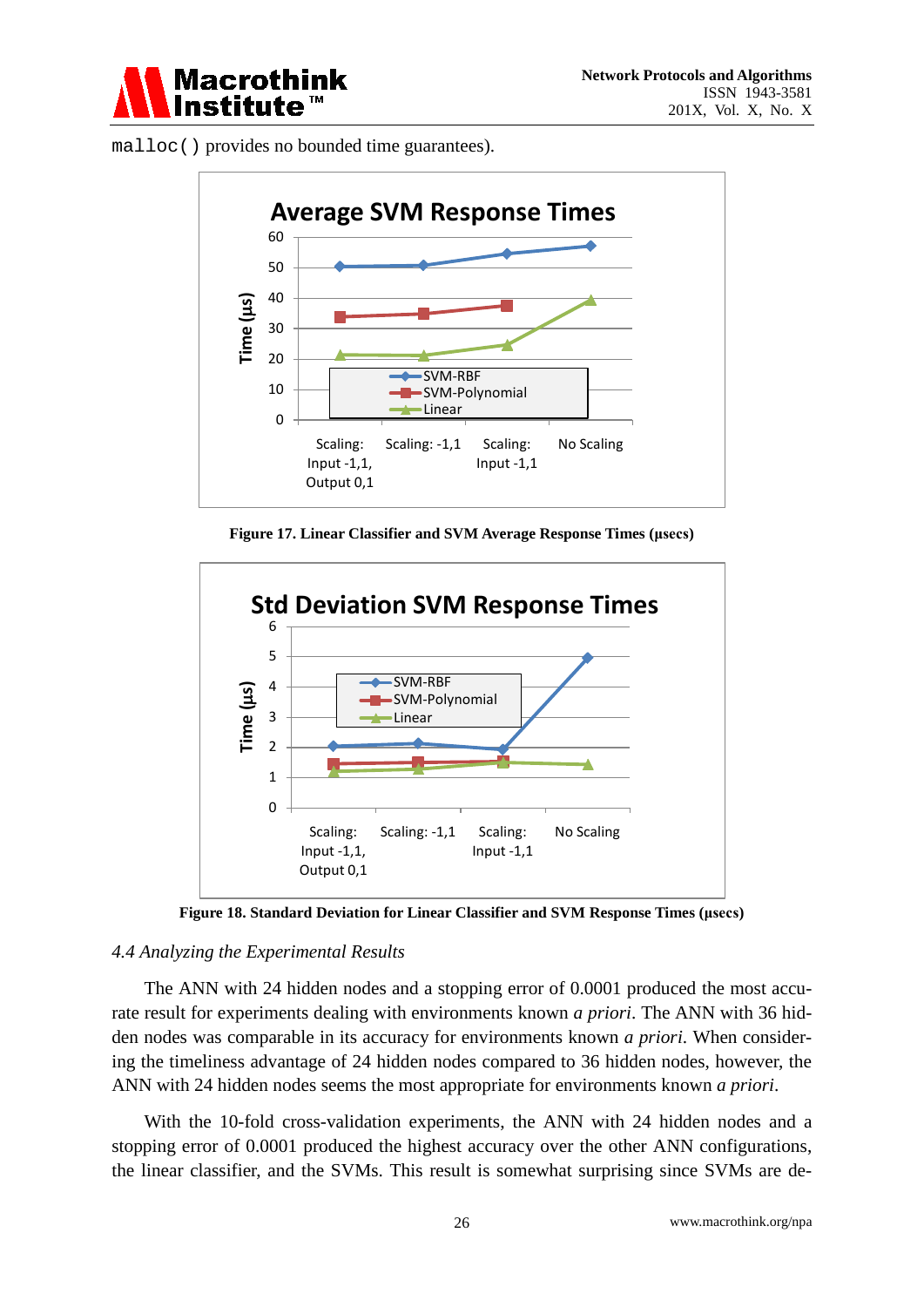

signed to be more general and handle unknown input well whereas over-fitted ANNs are not expected to do as well. However, with the 2-fold cross-validation experiments, the ANN with 36 hidden nodes and a stopping error of 0.0001 produced more accurate results averaged over 10 training runs than the ANN with 24 hidden nodes and the same stopping error. These differing results indicate that if only ANNs are used for machine learning, we should use one type of ANN for environments known *a priori* (*i.e.*, 24 hidden nodes and stopping error of 0.0001) and one type for environments unknown until runtime (*i.e.*, 36 hidden nodes and a stopping error of 0.0001). We speculate that the excluded environment configurations for the 10-fold cross-validation was a small enough percentage of the overall data that it was not different enough to cause a different ANN configuration or an SVM to be more accurate. The results of the 2-fold cross-validation support this conclusion.

The experimental results shown in Sections [4.2](#page-15-1) and [4.3](#page-23-1) illustrate that different supervised machine learning techniques provide different levels of accuracy depending on whether the environment configuration is known a priori or unknown until runtime. Based on these experimental data, we have chosen to use an ANN with 24 hidden nodes and a stopping error of 0.0001 for environments known *a priori* due to its (1) perfect accuracy and (2) low latency constant classification time. We have also chosen to use an SVM with a polynomial kernel for environments unknown until runtime since this technique (1) provided the highest accuracy for all the configurations of ANNs and SVMs tested with the most generalized data for validation (*i.e.*, 2-fold cross validation data) and (2) provided lower response latencies than the SVM with the RBF kernel. As noted in Section [3.2,](#page-9-0) we combine both of these machine learning techniques to increase the overall accuracy of ADAMANT and leverage constant-time perfect hashing to determine if the environment configuration is known *a priori* or unknown until runtime and use the machine learning that will provide the highest accuracy.

#### <span id="page-26-0"></span>**5 Related Work**

This section compares our work integrating multiple machine learning approaches for adapting QoS-enabled pub/sub middleware in ADAMANT with related work.

The use of multiple data driven methods in concert to construct a system for classification and detection is a concept that falls into the general description of the term *Meta-Learning* [24]. Meta-Learning has been used in machine learning for building scalable systems that can possess multiple learning algorithms and effectively utilize them all to improve classification. ADAMANT is designed in a similar method with using multiple machine learning techniques: an over-fitted ANN for environments known *a priori* and an SVM for environments unknown until runtime. The intelligent design and application of these Meta-Learning systems is imperative to improving classification accuracy. ADAMANT extends Meta-Learning by improving classification accuracy and addressing the timeliness requirements of a dynamic DRE system. The ADAMANT Meta-Learning approach of combining multiple machine learning techniques is similar to the work on combining classifiers as proposed by Kittler [25]. However, with Kittler's work there is no consideration for timeliness which is crucial for DRE systems. Also, ADAMANT uses a very coarse grained, constant-time complexity classification (*e.g.*, perfect hashing) to determine which machine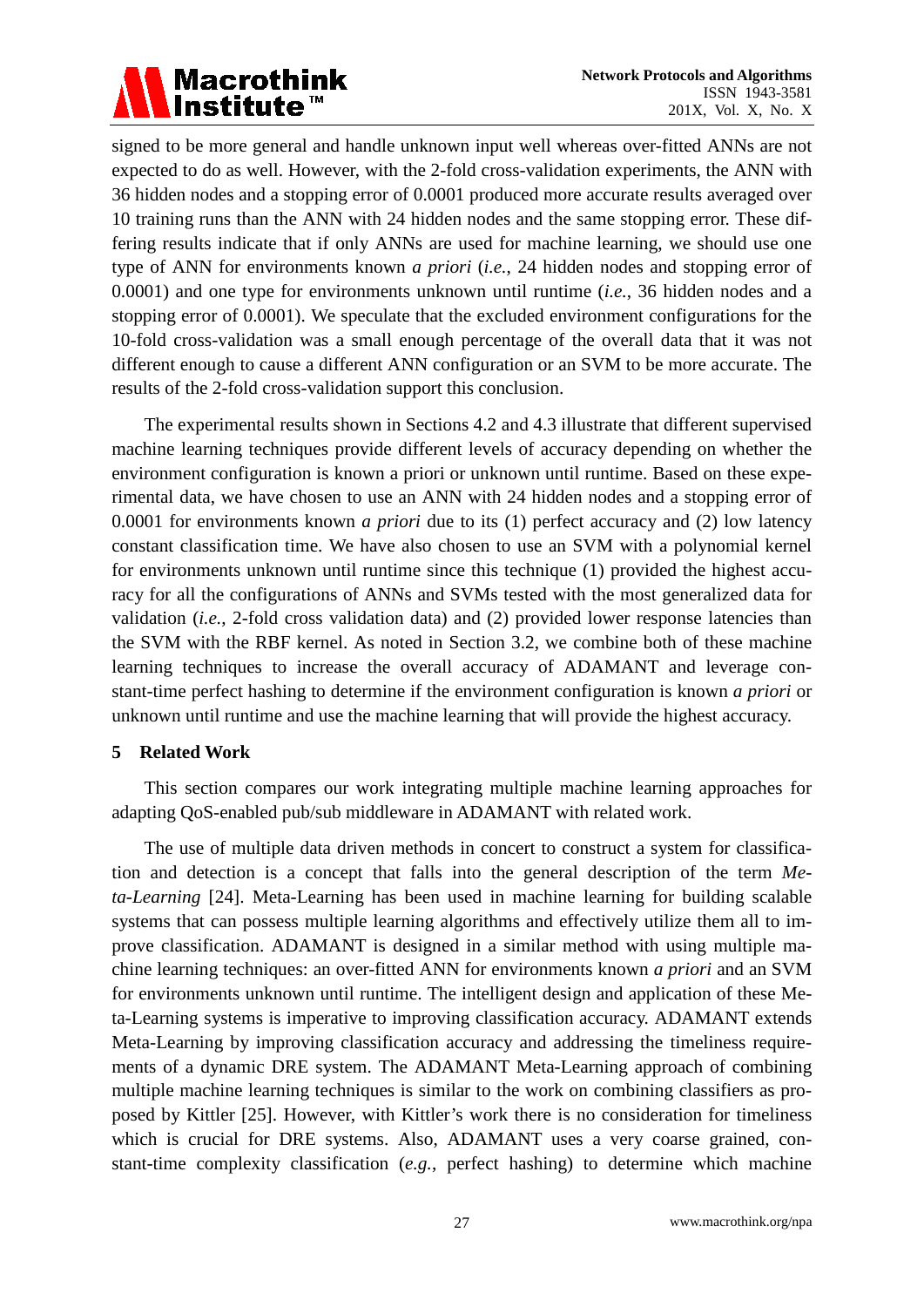

learning technique to use for classification whereas Kittler's approach fuses multiple classifiers via combining results into multiple stages without regard for the timeliness of the individual classifiers or the fusion of the classifiers.

Our use of an over-fitted ANN takes advantage of the back-propagation algorithm [26] used in training ANNs. Research in deep-belief networks [27] helps improve the accuracy of ANNs by allowing for more complex error functions and more complex architectures (*e.g.*, the number of layers for hidden nodes and their construction). The deep-belief networks provide the advantage of allowing a larger range of classification and thus can improve accuracy in certain areas. The time complexity of deep-belief networks, however, is not constant so it is not applicable for DRE systems.

The SVM algorithm commonly used for classification produces a classifier that separates the decision space of the environment configurations as equitably as possible [28]. A common technique to affect accuracy is to map the features of the data into another decision space, in hopes of finding a classifier that provides increased accuracy. This technique for producing non-linear classifiers is called a *kernel trick* [29]. Among the possibilities of kernel tricks is translating the data to a polynomial kernel, as performed in our work. Other kernels are available, such as the *Gaussian Kernel* [30], which can produce even more complex mappings. As the complexity increases, the data becomes increasingly altered to the point where mapping to the original data for human understanding becomes hard. We chose to only use RBF and polynomial kernels since the benefits of additional kernels were unclear and added complexity to the testing and analysis.

The *Dynamic Control of Behavior based on Learning* (DCBL) middleware [31] incorporates reinforcement machine learning in support of autonomic control for QoS management. Reinforcement machine learning allows DCBL to handle unexpected changes, as well as reduce the overall system knowledge required by the system developers. System developers are required to create an XML description of the system, which DCBL then uses together with an internal representation of the managed system to select appropriate QoS dynamically.

In contrast to ADAMANT, however, DCBL is applicable to a single computer, rather than scalable QoS-enabled pub/sub middleware for DRE systems. Moreover, reinforcement learning used by DCBL does not provide constant time or even bounded time complexities unlike our work, which provides fast, constant-time complexity decision making. DCBL also requires developers to specify in an XML file the selection of operating modes given a QoS level along with execution paths, which increases accidental development complexity. In contrast, ADAMANT ameliorates this complexity by having supervised machine learning techniques determine the appropriate operating modes for a given environment.

RAC [12] incorporates reinforcement learning to aid in the configuration of web services by autonomically configuring the services via performance parameter settings to change both the services' workload and the virtual machine configurations. The reinforcement learning component of RAC is enhanced with an additional runtime initialization period at system startup. As with DCBL, however, RAC's use of reinforcement learning causes unbounded response times due to online exploration of the solution space and modification of decisions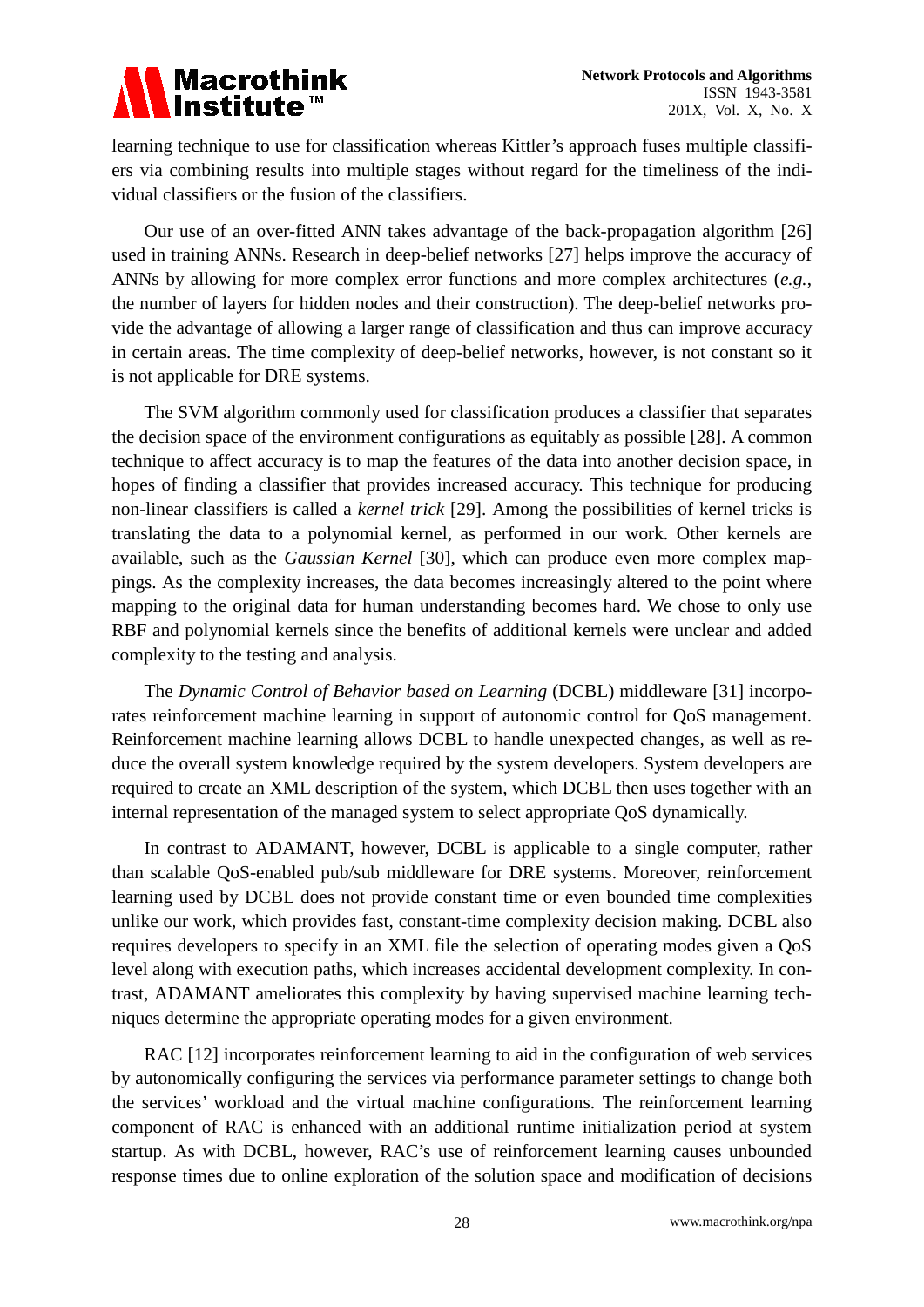# Macrothink<br>Institute™

while the system is running. In contrast, ADAMANT leverages constant-time complexity supervised machine learning to provide predictable and fast decision making.

Bellavista *et al.* [32] have conducted research centering on their embedded middleware called Mobile agent-based Ubiquitous multimedia Middleware (MUM). The purpose of MUM is to handle the complexities of wireless hand-off management for wireless devices moving among different points of attachment to the Internet. In this sense, MUM adapts its functionality for an application as it moves through its environments. In contrast, our work on ADAMANT focuses on the needs of DRE pub/sub systems to adapt in a low latency, bounded time manner based on the QoS of the application and the resources presented in the environment.

Boonma *et al.* [33] have specialized a DDS implementation called TinyDDS for the demands of wireless sensor networks (WSNs). TinyDDS defines a subset of DDS interfaces for efficiency and simplicity for WSNs. Additionally, TinyDDS includes a pluggable framework for non-functional properties, *e.g.*, power-efficient routing capability, event correlation and filtering mechanisms, and data aggregation functionality. However, TinyDDS provides no guidance for adapting to a change in environment resources as is the case with ADAMANT.

Li and Nahrstedt [34] present the Middleware Control Framework (MCF) which enhances the effectiveness of QoS adaptation using runtime monitoring, control, and reconfiguration of the parameters of available QoS mechanisms (*e.g.*, network bandwidth usage, CPU usage for object tracking algorithms). The goal of MCF is to satisfy system-wide properties, such as fairness among concurrent applications, as well as application-specific requirements, such as maintaining the performance of services critical to the system. MCF uses a combination of control-theoretic and fuzzy logic to address the system-wide properties and the application-specific requirements respectively. However, unlike ADAMANT which focuses on low latency, constant-time complexity adaptation, MCF does not address the crucial area of bounded adaptation times for DRE systems.

The Dynamic TAO and Open ORB middleware projects [35] outline approaches taken to incorporate reflection into middleware. Reflective middleware uses a collection of components that can be configured and reconfigured by the application. System and application code inspect the internal configuration of the middleware and adapt the middleware in response to changes in the environment. ADAMANT utilizes some of the overarching concepts of reflective middleware in that ADAMANT monitors the QoS and reasons about its current state to make changes as needed. In addition, ADAMANT addresses the critical timeliness concerns of DRE pub/sub systems when making changes unlike the work with Dynamic TAO and Open ORB.

#### <span id="page-28-0"></span>**6 Concluding Remarks**

This article describes how the *ADAptive Middleware And Network Transports* (ADA-MANT) software platform utilizes the strengths of multiple supervised machine learning techniques to adapt the transport protocols of enterprise DRE systems autonomically in a dynamic environment to increase accuracy for environments known *a priori* and unknown until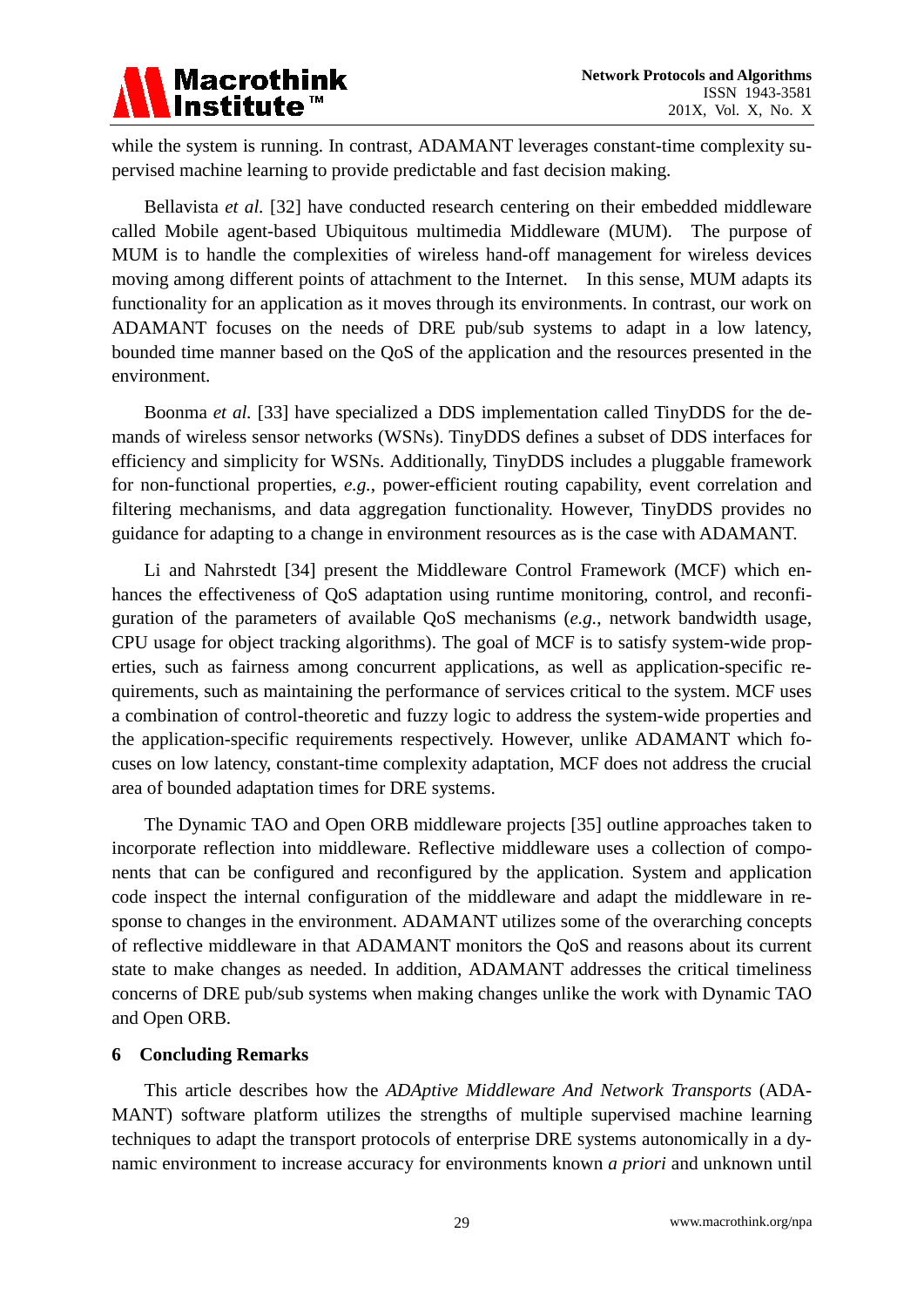# Macrothink<br>|Institute™

runtime. The empirical results in this paper show how a combination of over-fitted artificial neural networks (ANNs) and support vector machines (SVMs) help address the development complexity, timeliness, and accuracy of adaptive enterprise DRE systems for both environments known *a prori* and only at runtime. The following is a summary of lessons learned from our experience evaluating machine learning techniques for adapting ADAMANT when executing in dynamic environments:

- Scaling data has an impact on accuracy. With our initial training of ANNs we were only able to achieve 92% accuracy for known environments regardless of the number of hidden nodes or the stopping error. When we scaled the data to be between the values of -1 and 1 we were able to achieve 100% accuracy for environments known *a priori* with several different ANN configurations. Scaling data also has an effect on SVMs and linear classifiers. Unscaled data provided the greatest accuracy for the SVM using RBF kernel for environments known *a priori*. For environments unknown until runtime, however, the greatest accuracy for SVM-RBF was when the input data was scaled between the values of -1 and 1.
- Determining between environments known *a priori* and unknown until runtime based only on ANN output values is challenging. We initially hypothesized that the numeric output of an over-fitted ANN would be able to indicate if a configuration environment was known *a priori* or unknown until runtime. Since the ANN was over-fitted to particular data and provided a low error relative to the expected numerical output for an environment known *a priori*, we assumed that an environment configuration unknown until runtime would produce a numerical output that would distinguish it as not previously known. We have not been able, however, to leverage the numerical output to make this distinction. We are continuing research in this area to eliminate the need for the additional mechanism to determine environments known *a priori* and only at runtime (*e.g.*, perfect hashing).
- More generalized machine learning techniques are more applicable to environments known at runtime (*e.g.*, SVMs do much better than ANNs for 2-fold cross validation). SVMs are particularly designed to generalize their learning and thus be accurate when encountering previously unknown environments. Our empirical results bore out this assumption when there was a large variance between the environments known *a priori* and only at runtime. If the environments unknown until runtime were a small enough subset of the environments known *a priori*, however, then over-fitted ANNs provided the best accuracy.
- ANNs might do well for environments unknown until runtime if these environments are few compared to the environments known *a priori*. Building on the previous lesson learned, an adaptive DRE system might be able to retrain an ANN during runtime using a low priority thread so that the environment configurations unknown until runtime quickly become part of the environments known *a priori* and any unknown configurations backlogged during retraining remain a small subset of the environments already included in training.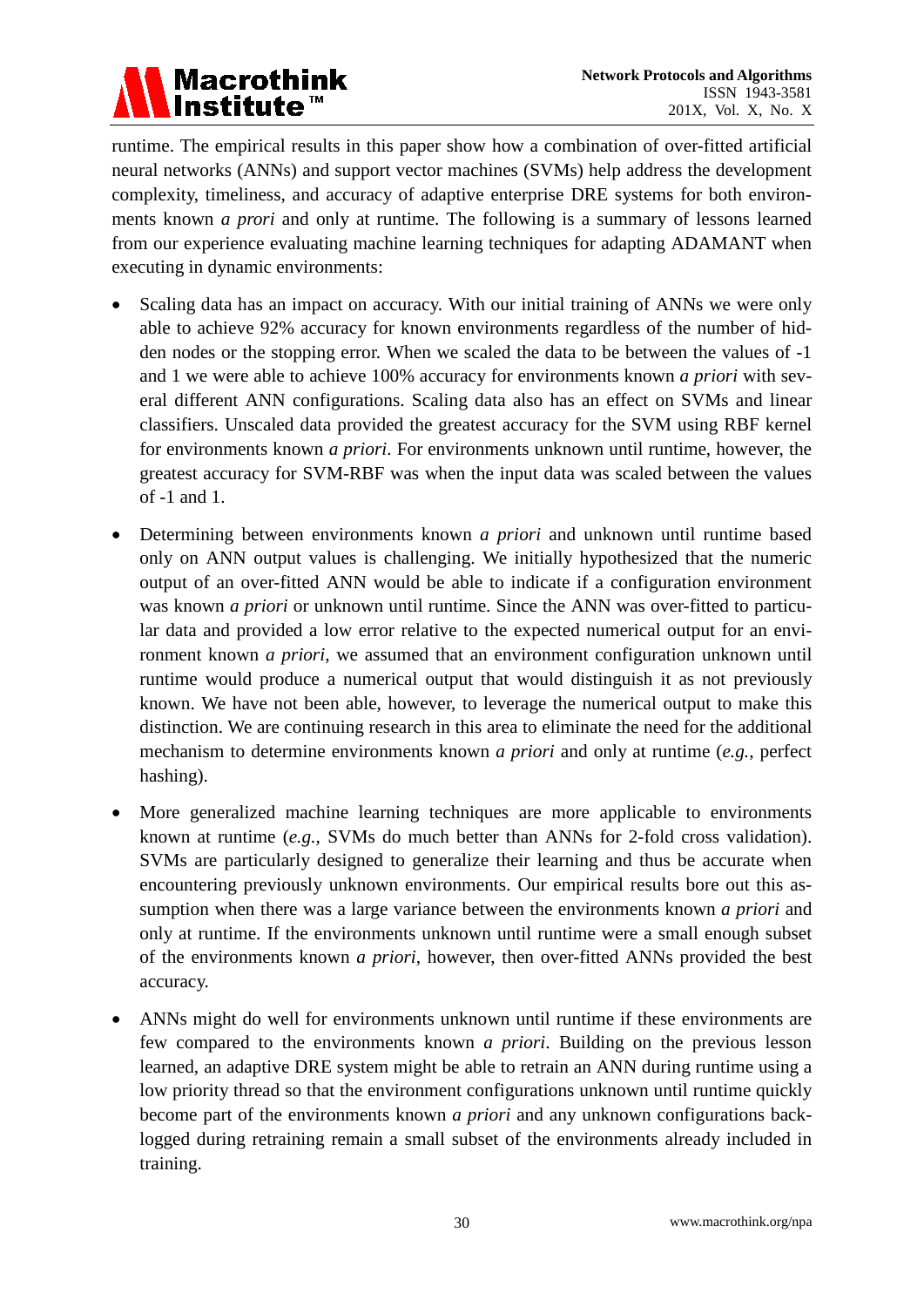

Our current work, software downloads, and additional information can be found at www.dre.vanderbilt.edu/~jhoffert/ADAMANT.

#### **References**

[1] Agrawal, D., Lee, Kang-Won, Lobo, J., "Policy-based Management of Networked Computing Systems". Communications. Vol. 43, Issue 10. Pp. 69-75. October 2005

[2] Busoniu, L., Babuska, R., De Schutter, B., Ernst, D, *Reinforcement Learning and Dynamic Programming Using Function Approximators*. Boca Raton: CRC Press, 2010.

[3] Patterson, D., *Artificial Neural Networks: Theory and Applications*. Upper Saddle River: Prentice Hall PTR, 1998.

[4] Meyer, D., Leisch, D., F. Hornik, K., "The Support Vector Machine Under Test". Neurocomputing. Vol. 55, Issue 1-2. Pp. 169 - 186. 2003

[5] Shankaran, N., Koutsoukos, X, Lu, C., Schmidt, D., Xue, Y., "Hierarchical Control of Multiple Resources in Distributed Real-time and Embedded Systems". Real-Time Systems. Vol. 39, Issue 1-3. Pp. 237 - 282. August 2008.

[6] Object Management Group. Data Distribution Service. January 2007.

[7] Choudhary, A., "Policy Based Management in the Global Information Grid". International Journal of Internet Protocol Technology. Vol. 3, Issue 1. Pp. 72 - 80. 2008

[8] Liu, S., Ding, Y., "An Adaptive Network Policy Management Framework Based on Classical Conditioning", The Seventh World Congress on Intelligent Control and Automation, (WCICA 2008). Chongqing, China, June 25-27, 2008

[9] Breiman, L., Freidman, J., Olshen, R., Stone, C., *Classification and Regression Trees*. Monterey: Wadsworth, 1984.

[10] Hess, A., Nussbaumer, M., Hlavacs, H., Hummel, K., "Automatic Adaptation and Analysis of SIP Headers Using Decision Trees", The Second International Conference on Principles, Systems and Applications of IP Telecommunications (IPTComm 2008). Heidelberg, Germany, July 1-2, 2008.

[11] Hoffert, J., Schmidt, D., Gokhale, A., "Adapting and Evaluating Distributed Real-time and Embedded Systems in Dynamic Environments", The First International Workshop on Data Dissemination for Large scale Complex Critical Infrastructures (DD4LCCI 2010). Valencia, Spain, April 28, 2010.

[12] Bu, X., Rao, J., Xu, C.-Z. "A Reinforcement Learning Approach to Online Web Systems Auto-configuration", The 29th IEEE International Conference on Distributed Computing Systems (ICDCS 2009). Montreal, Canada, June 22-26, 2009.

[13] Dietterich, T., "Overfitting and Undercomputing in Machine Learning". ACM Computing Surveys. Vol. 27, Issue 3. Pp 326-327. September, 1995.

[14] Hoffert, J., Schmidt, D., "Evaluating Supervised Machine Learning for Adapting Enterprise DRE Systems", The 2010 International Symposium on Intelligence Information Processing and Trusted Computing (IPTC 2010). Huanggang, China, October 28 – 29, 2010.

[15] Hoffert, J., Gokhale, A., Schmidt, D., "Evaluating Transport Protocols for Real-time Event Stream Processing Middleware and Applications", The 11th International Symposium on Distributed Objects, Middleware, and Applications (DOA '09). Vilamoura, Algarve-Portugal, November 2-3, 2009.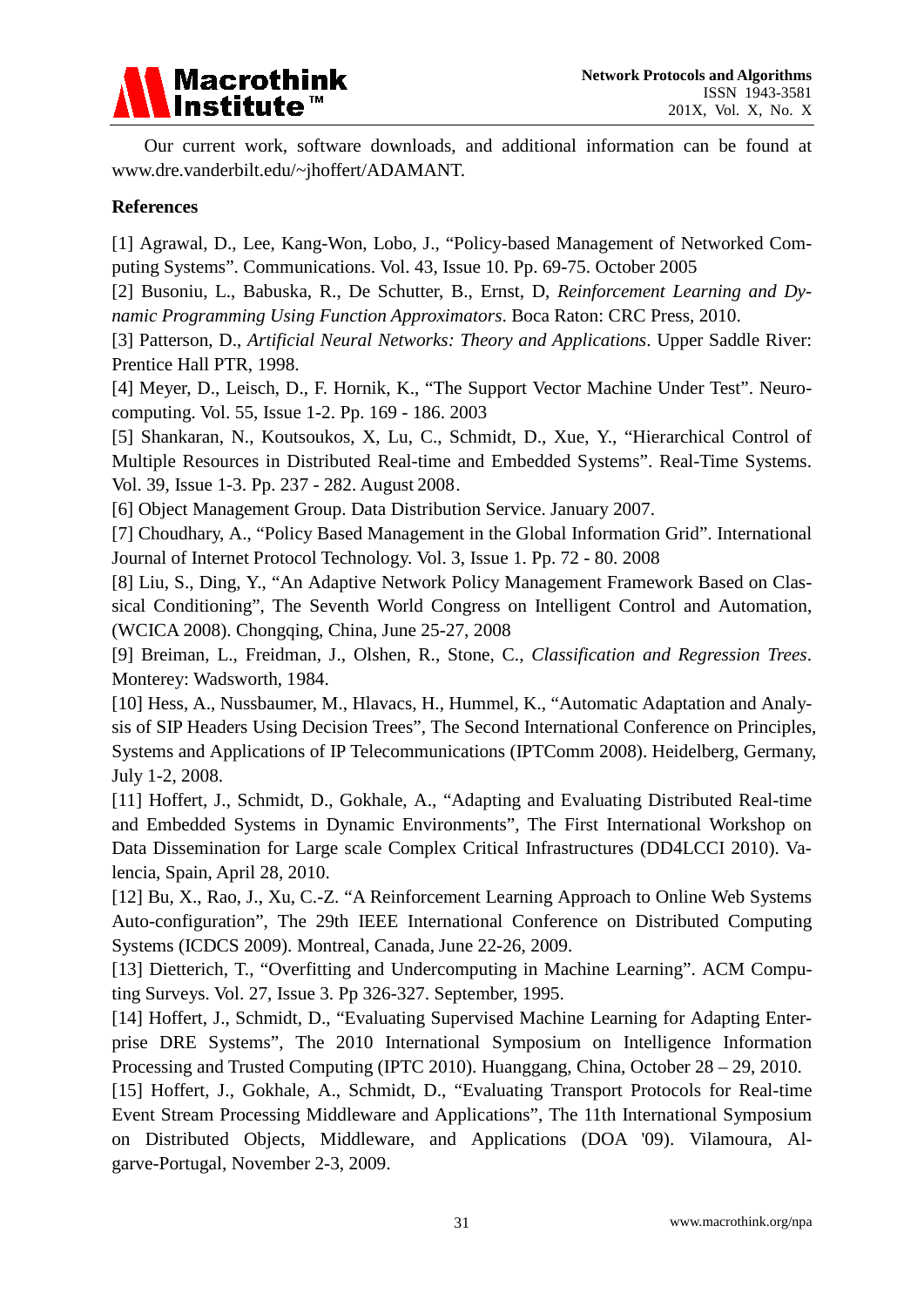### **Macrothink** Institute<sup>™</sup>

[16] Hoffert, J., Schmidt, D., "Adapting Distributed Real-time and Embedded Publish/Subscribe Middleware for Cloud-Computing Environments", *to appear in the Proceedings of the* ACM/IFIP/USENIX 11th International Middleware Conference (Middleware 2010). Bangalore, India, November 29 – December 3, 2010.

[17] Balakrishnan, M., Birman, K., Phanishayee, A., Pleisch, S., "Ricochet: Lateral Error Correction for Time-Critical Multicast", Fourth Usenix Symposium on Networked Systems Design and Implementation (NSDI 2007). Boston, USA, April 11 – 13, 2007.

[18] Brodnik, A., Munro, J., Ian. "Membership in Constant Time and Minimum Space", in *Algorithms - ESA '94*. Berlin / Heidelberg: Springer LNCS, 1994, Pp. 72-81.

[19] Miller, G., "The Magical Number Seven, Plus or Minus Two: Some Limits on Our Capacity for Processing Information". Psychological Review, Vol. 63. Pp 81-97. 1956.

[20] Georgas, J., Taylor, R., "Policy-Based Architectural Adaptation Management: Robotics Domain Case Studies", in Software Engineering for Self-Adaptive Systems. Berlin / Heidelberg: Springer-Verlag, 2009, Pp. 89-108.

[21] Szydlo, T., Szymacha, R., Zielinski, K., "Policy-based Context-aware Adaptable Software Components for Mobility Computing", The 10th IEEE International Enterprise Distributed Object Computing Conference (EDOC '06). Hong Kong, China, October 16 – 20 2006.

[22] Theodoridis, S., Koutroumbas, K., *Pattern Recognition*. Orlando: Academic Press, Inc., 2006.

[23] Liu, Y., "Create Stable Neural Networks by Cross-Validation", International Joint Conference on Neural Networks, 2006 (IJCNN '06). Vancouver, B.C., July 16-21, 2006.

[24] Chan, P., Stolfo, S., "On the Accuracy of Meta-learning for Scalable Data Mining". Journal of Intelligent Information Systems. Vol. 8, Issue 1. Pp 5 - 28. January/February1997.

[25] Kittler, J., "Combining Classifiers: A Theoretical Framework". Pattern Analysis & Applications. Vol. 1, Issue 1. Pp 18-27. March 1998.

[26] Bryson, A., Ho, Y.-C., "Applied optimal control: optimization, estimation, and control". IEEE Transactions on Systems, Man and Cybernetics. Vol. 9, Issue 6. Pp 366 – 367. June 1979.

[27] Bengio, Y., LeCun, Y., "Scaling Learning Algorithms towards AI", in *Large-Scale Kernel Machines*, Bottou, L., Chapelle, O., Decoste, D., Weston, J., Ed. Cambridge: MIT Press, 2007, pp. 321-359.

[28] Burges, C. "A Tutorial on Support Vector Machines for Pattern Recognition". Data Mining and Knowledge Discovery. Vol. 2, Issue 2. Pp 121 – 167. June 1998.

[29] Boser, B., Guyon, I. Vapnik, V., "A Training Algorithm for Optimal Margin Classifiers", The Fifth Annual ACM Workshop on Computational Learning Theory. Pittsburgh, USA, July 27-29, 1992.

[30] Keerthi, S., Lin, C.-J., "Asymptotic Behaviors of Support Vector Machines with Gaussian Kernel". Neural Computation. Vol. 15, Issue 7. Pp 1667 - 1689. July 2003.

[31] Vienne, P., Sourrouille, J.-L., "A Middleware for Autonomic QoS Management Based on Learning", The 5th International Workshop on Software Engineering And Middleware (SEM 2005). Lisbon, Portugal, September 5-6, 2005.

[32] Bellavista, P., Corradi, A., Foschini, L., "Context-aware Handoff Middleware for Transparent Service Continuity in Wireless Networks", Pervasive and Mobile Computing. Vol. 3,